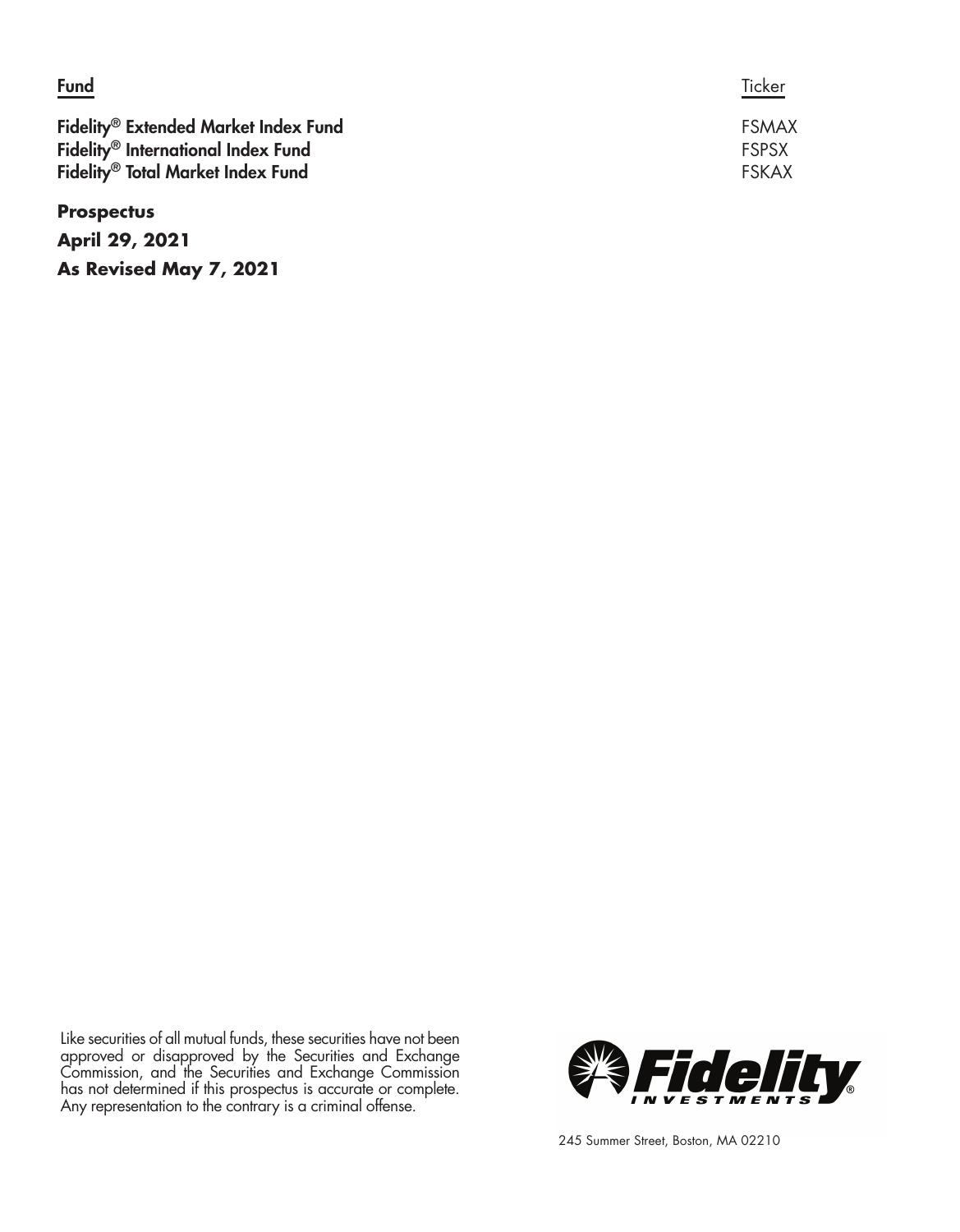# **Contents**

| <b>Fund Summary</b>            | 3  | Fidelity® Extended Market Index Fund                            |
|--------------------------------|----|-----------------------------------------------------------------|
|                                | 6  | Fidelity <sup>®</sup> International Index Fund                  |
|                                | 9  | Fidelity <sup>®</sup> Total Market Index Fund                   |
| <b>Fund Basics</b>             | 12 | <b>Investment Details</b>                                       |
|                                | 14 | <b>Valuing Shares</b>                                           |
| <b>Shareholder Information</b> | 16 | Additional Information about the Purchase and Sale<br>of Shares |
|                                | 18 | <b>Exchanging Shares</b>                                        |
|                                | 19 | <b>Features and Policies</b>                                    |
|                                | 20 | <b>Dividends and Capital Gain Distributions</b>                 |
|                                | 20 | <b>Tax Consequences</b>                                         |
| <b>Fund Services</b>           | 21 | <b>Fund Management</b>                                          |
|                                | 21 | <b>Fund Distribution</b>                                        |
| <b>Appendix</b>                | 23 | <b>Financial Highlights</b>                                     |
|                                | 26 | <b>Additional Index Information</b>                             |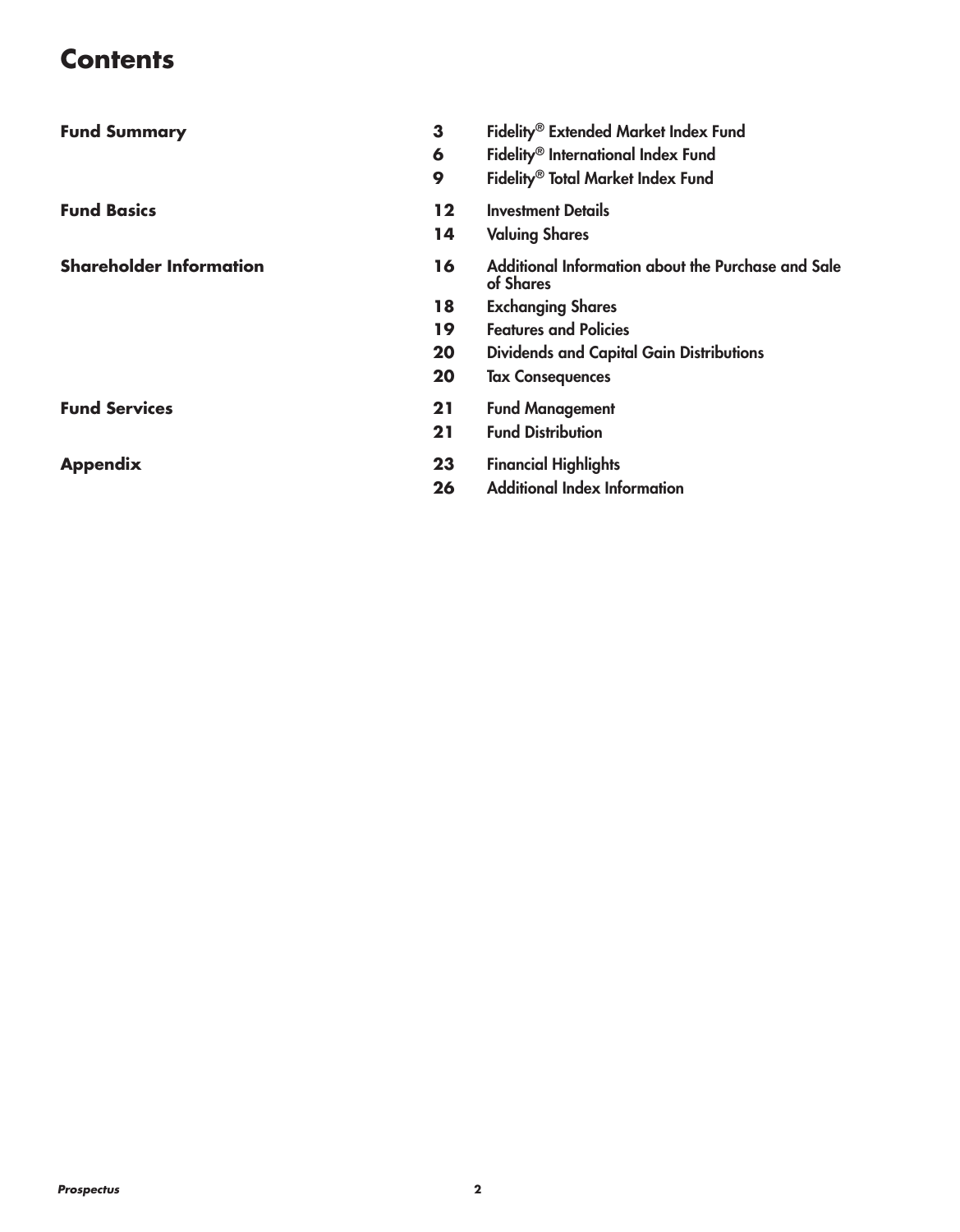# **Fund Summary**

## **Fund: Fidelity® Extended Market Index Fund**

### **Investment Objective**

The fund seeks to provide investment results that correspond to the total return of stocks of mid- to small-capitalization United States companies.

#### **Shareholder fees**

(fees paid directly from your investment) None

#### **Annual Operating Expenses**

#### **(expenses that you pay each year as a % of the value of your investment)**

| 0.035% |
|--------|
| 0.000% |
| None   |
| 0.035% |
|        |

(a) Adjusted to reflect current fees.

This **example** helps compare the cost of investing in the fund with the cost of investing in other funds.

Let's say, hypothetically, that the annual return for shares of the fund is 5% and that your shareholder fees and the annual operating expenses for shares of the fund are exactly as described in the

#### **Portfolio Turnover**

The fund pays transaction costs, such as commissions, when it buys and sells securities (or "turns over" its portfolio). A higher portfolio turnover rate may indicate higher transaction costs and may result in higher taxes when fund shares are held in a taxable account. These costs, which are not reflected in annual operating expenses or in the example, affect the fund's performance. During the most recent fiscal year, the fund's portfolio turnover rate was 26% of the average value of its portfolio.

## **Principal Investment Strategies**

• Normally investing at least 80% of assets in common stocks included in the Dow Jones U.S. Completion Total Stock Market IndexSM, which represents the performance of stocks of mid- to small-capitalization U.S. companies.

• Using statistical sampling techniques based on such factors as capitalization, industry exposures, dividend yield, price/earnings (P/E) ratio, price/book (P/B) ratio, and earnings growth to attempt to replicate the returns of the Dow Jones U.S. Completion Total Stock Market Index<sup>SM</sup> using a smaller number of securities.

# **Fee Table**

The following table describes the fees and expenses that may be incurred when you buy and hold shares of the fund.

fee table. This example illustrates the effect of fees and expenses, but is not meant to suggest actual or expected fees and expenses or returns, all of which may vary. For every \$10,000 you invested, here's how much you would pay in total expenses if you sell all of your shares at the end of each time period indicated:

| 1 year   |        | $\overline{4}$           |
|----------|--------|--------------------------|
| 3 years  |        | $\overline{\phantom{0}}$ |
| 5 years  | $\sim$ | 20                       |
| 10 years |        | 45                       |

• Lending securities to earn income for the fund.

## **Principal Investment Risks**

• *Stock Market Volatility.* Stock markets are volatile and can decline significantly in response to adverse issuer, political, regulatory, market, or economic developments. Different parts of the market, including different market sectors, and different types of securities can react differently to these developments.

• *Issuer-Specific Changes.* The value of an individual security or particular type of security can be more volatile than, and can perform differently from, the market as a whole. Changes in the financial condition of an issuer or counterparty (e.g., broker-dealer or other borrower in a securities lending transaction) can increase the risk of default by an issuer or counterparty, which can affect a security's or instrument's value or result in delays in recovering securities and/or capital from a counterparty.

• *Correlation to Index.* The performance of the fund and its underlying index may vary somewhat due to factors such as fees and expenses of the fund, transaction costs, sample selection, regulatory restrictions, and timing differences associated with additions to and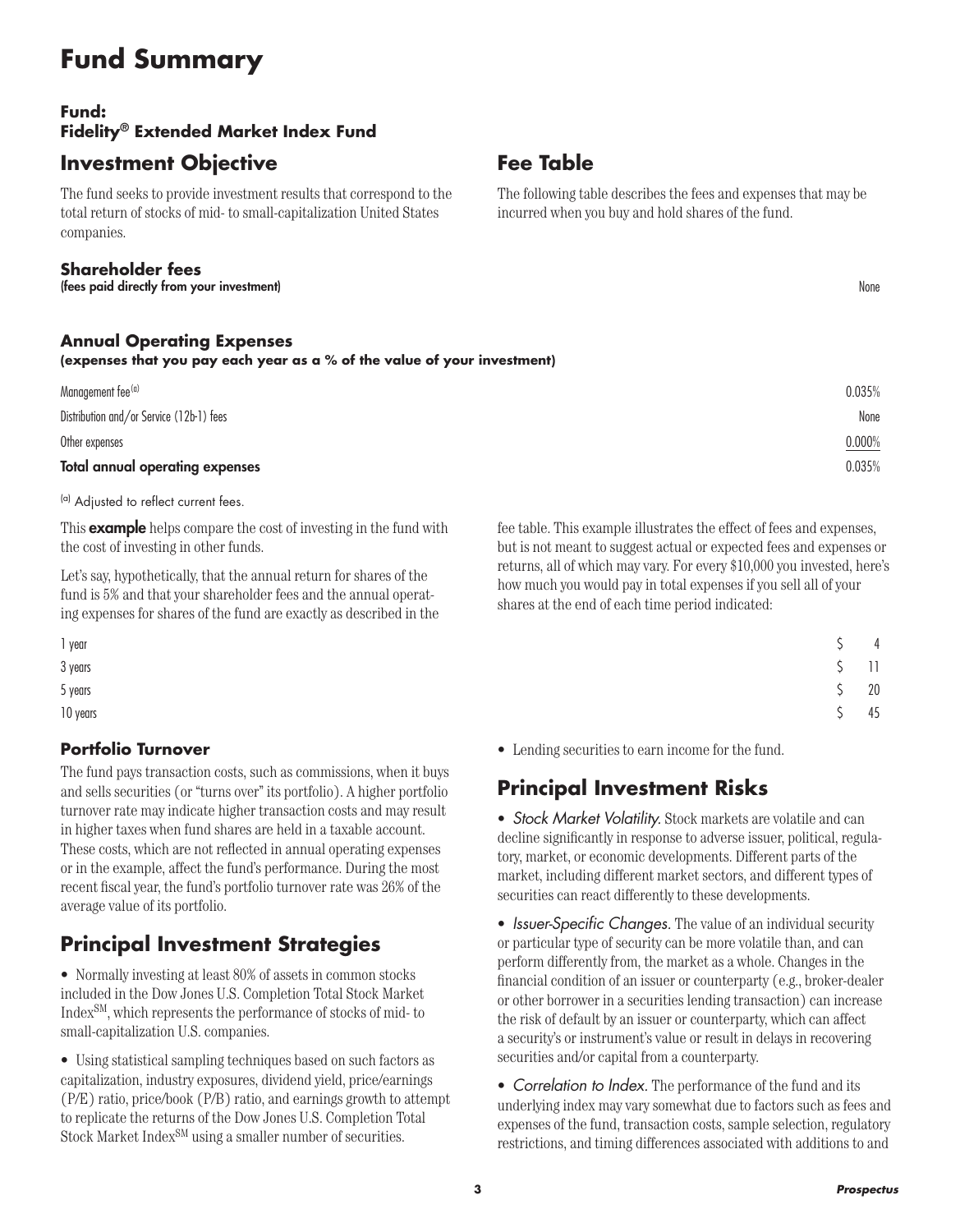#### **Fund Summary – continued**

deletions from the index. Errors in the construction or calculation of the index may occur from time to time and may not be identified and corrected for some period of time, which may have an adverse impact on the fund and its shareholders.

• *Passive Management Risk.* The fund is managed with a passive investment strategy, attempting to track the performance of an unmanaged index of securities, regardless of the current or projected performance of the fund's index or of the actual securities included in the index. This differs from an actively managed fund, which typically seeks to outperform a benchmark index. As a result, the fund's performance could be lower than actively managed funds that may shift their portfolio assets to take advantage of market opportunities or lessen the impact of a market decline or a decline in the value of one or more issuers.

• *Mid Cap Investing*. The value of securities of medium size, less well-known issuers can perform differently from the market as a whole and other types of stocks and can be more volatile than that of larger issuers.

• *Small Cap Investing.* The value of securities of smaller, less well-known issuers can perform differently from the market as a whole and other types of stocks and can be more volatile than that of larger issuers.

• *Securities Lending Risk.* Securities lending involves the risk that the borrower may fail to return the securities loaned in a timely manner or at all. If the borrower defaults on its obligation to return the securities loaned because of insolvency or other reasons, a fund could experience delays and costs in recovering the securities loaned or in gaining access to the collateral.

An investment in the fund is not a deposit of a bank and is not insured or guaranteed by the Federal Deposit Insurance Corporation or any other government agency. You could lose money by investing in the fund.

### **Performance**

The following information is intended to help you understand the risks of investing in the fund. The information illustrates the changes in the performance of the fund's shares from year to year and compares the performance of the fund's shares to the performance of a securities market index over various periods of time. The index description appears in the "Additional Index Information" section of the prospectus. Past performance (before and after taxes) is not an indication of future performance.

Visit www.fidelity.com for more recent performance information.



**Year-by-Year Returns\***

*\* The initial offering of Fidelity® Extended Market Index Fund (formerly named Institutional Premium Class) took place on September 8, 2011. Returns prior to September 8, 2011 are those of the former Premium Class and have not been restated to reflect current expenses.* 

#### **Average Annual Returns\***

After-tax returns are calculated using the historical highest individual federal marginal income tax rates, but do not reflect the impact of state or local taxes. Actual after-tax returns may differ depending on your individual circumstances. The after-tax returns shown are not relevant if you hold your shares in a retirement account or in another tax-deferred arrangement, such as an employee benefit plan (profit sharing, 401(k), or 403(b) plan). Return After Taxes on Distributions and Sale of Fund Shares may be higher than other

returns for the same period due to a tax benefit of realizing a capital loss upon the sale of fund shares.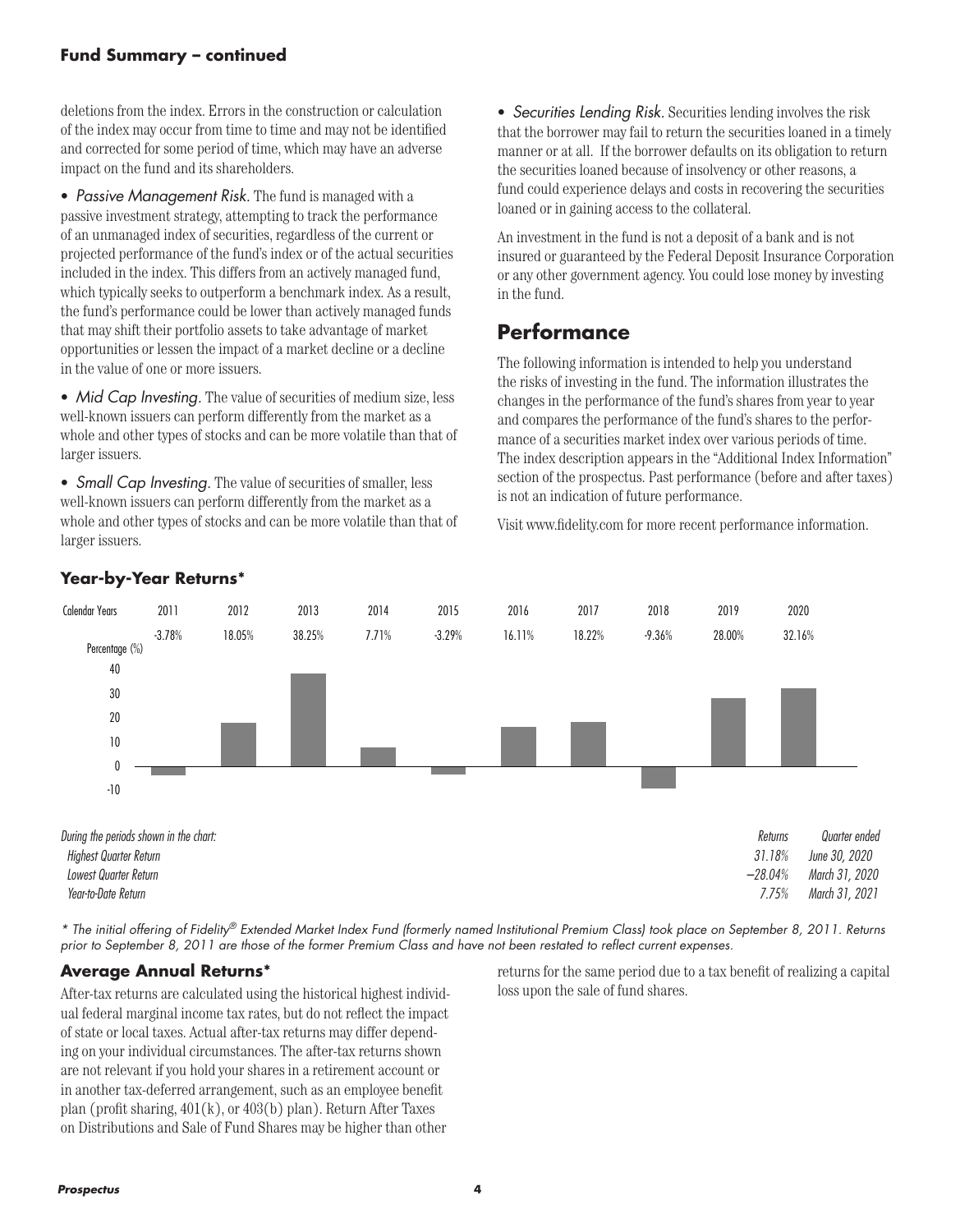|                                                                                                                          | Past 1 | Past 5 | Past 10 |
|--------------------------------------------------------------------------------------------------------------------------|--------|--------|---------|
| For the periods ended December 31, 2020                                                                                  | year   | years  | vears   |
| Fidelity <sup>®</sup> Extended Market Index Fund                                                                         |        |        |         |
| <b>Return Before Taxes</b>                                                                                               | 32.16% | 16.05% | 13.16%  |
| <b>Return After Taxes on Distributions</b>                                                                               | 31.18% | 14.69% | 11.92%  |
| Return After Taxes on Distributions and Sale of Fund Shares                                                              | 19.31% | 12.49% | 10.53%  |
| Dow Jones U.S. Completion Total Stock Market Index <sup>SM</sup><br>(reflects no deduction for fees, expenses, or taxes) | 32.17% | 15.89% | 13.03%  |

*\* The initial offering of Fidelity® Extended Market Index Fund (formerly named Institutional Premium Class) took place on September 8, 2011. Returns prior to September 8, 2011 are those of the former Premium Class and have not been restated to reflect current expenses.* 

### **Investment Adviser**

Fidelity Management & Research Company LLC (FMR) (the Adviser) is the fund's manager. Geode Capital Management, LLC (Geode) serves as a sub-adviser for the fund.

### **Portfolio Manager(s)**

Deane Gyllenhaal (senior portfolio manager) has managed the fund since September 2014.

Louis Bottari (senior portfolio manager) has managed the fund since January 2009.

Peter Matthew (portfolio manager) has managed the fund since August 2012.

Robert Regan (portfolio manager) has managed the fund since December 2016.

Payal Gupta (portfolio manager) has managed the fund since June 2019.

### **Purchase and Sale of Shares**

You may buy or sell shares through a Fidelity® brokerage or mutual fund account, through a retirement account, or through an investment professional. You may buy or sell shares in various ways:

**Internet www.fidelity.com**

**Phone Fidelity Automated Service Telephone (FAST®) 1-800-544-5555**

**To reach a Fidelity representative 1-800-544-6666**

**Mail**

| <b>Additional purchases:</b> |
|------------------------------|
| <b>Fidelity Investments</b>  |
| P.O. Box 770001              |
| Cincinnati, OH 45277-0003    |

**Additional purchases: Redemptions: Fidelity Investments P.O. Box 770001 Cincinnati, OH 45277-0035**

**TDD - Service for the Deaf and Hearing Impaired 1-800-544-0118**

The price to buy one share is its net asset value per share (NAV). Shares will be bought at the NAV next calculated after an order is received in proper form.

The price to sell one share is its NAV. Shares will be sold at the NAV next calculated after an order is received in proper form.

The fund is open for business each day the New York Stock Exchange (NYSE) is open.

There is no purchase minimum for fund shares.

### **Tax Information**

Distributions you receive from the fund are subject to federal income tax and generally will be taxed as ordinary income or capital gains, and may also be subject to state or local taxes, unless you are investing through a tax-advantaged retirement account (in which case you may be taxed later, upon withdrawal of your investment from such account).

### **Payments to Broker-Dealers and Other Financial Intermediaries**

The fund, the Adviser, Fidelity Distributors Company LLC (FDC), and/or their affiliates may pay intermediaries, which may include banks, broker-dealers, retirement plan sponsors, administrators, or service-providers (who may be affiliated with the Adviser or FDC), for the sale of fund shares and related services. These payments may create a conflict of interest by influencing your intermediary and your investment professional to recommend the fund over another investment. Ask your investment professional or visit your intermediary's web site for more information.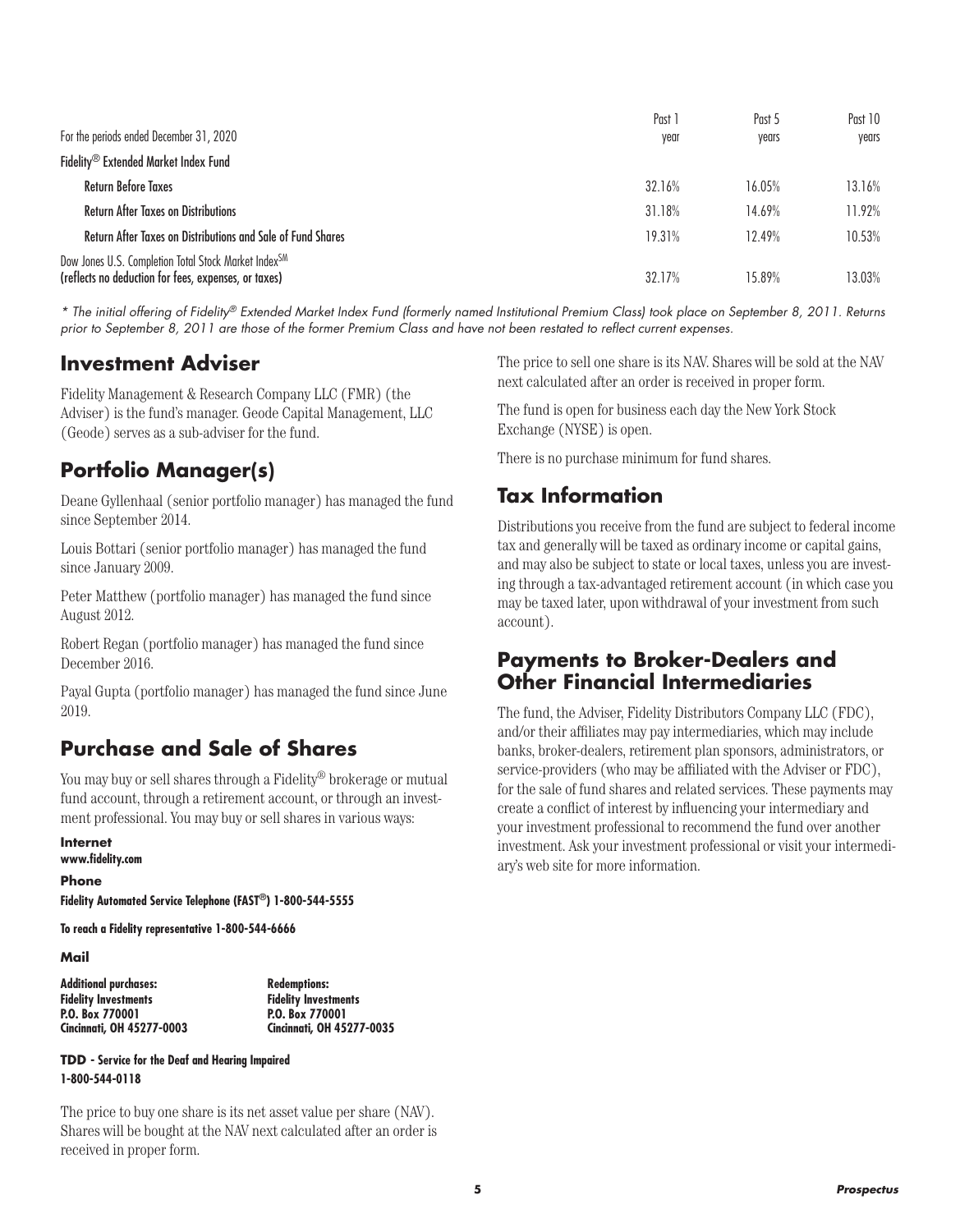# **Fund Summary**

### **Fund: Fidelity® International Index Fund**

### **Investment Objective**

The fund seeks to provide investment results that correspond to the total return of foreign stock markets.

#### **Shareholder fees**

(fees paid directly from your investment) None

#### **Annual Operating Expenses**

**(expenses that you pay each year as a % of the value of your investment)**

| Total annual operating expenses          | 0.035% |
|------------------------------------------|--------|
| Other expenses                           | 0.000% |
| Distribution and/or Service (12b-1) fees | None   |
| Management fee                           | 0.035% |

This **example** helps compare the cost of investing in the fund with the cost of investing in other funds.

Let's say, hypothetically, that the annual return for shares of the fund is 5% and that your shareholder fees and the annual operating expenses for shares of the fund are exactly as described in the

#### **Portfolio Turnover**

The fund pays transaction costs, such as commissions, when it buys and sells securities (or "turns over" its portfolio). A higher portfolio turnover rate may indicate higher transaction costs and may result in higher taxes when fund shares are held in a taxable account. These costs, which are not reflected in annual operating expenses or in the example, affect the fund's performance. During the most recent fiscal year, the fund's portfolio turnover rate was 7% of the average value of its portfolio.

# **Principal Investment Strategies**

• Normally investing at least 80% of assets in common stocks included in the MSCI EAFE Index, which represents the performance of foreign stock markets.

• Using statistical sampling techniques based on such factors as capitalization, industry exposures, dividend yield, price/earnings (P/E) ratio, price/book (P/B) ratio, earnings growth, and country weightings to attempt to replicate the returns of the MSCI EAFE Index.

• Lending securities to earn income for the fund.

#### fee table. This example illustrates the effect of fees and expenses, but is not meant to suggest actual or expected fees and expenses or returns, all of which may vary. For every \$10,000 you invested, here's how much you would pay in total expenses if you sell all of your shares at the end of each time period indicated:

| $\overline{4}$ |
|----------------|
| $\Box$         |
| 20             |
| 45             |
|                |

## **Principal Investment Risks**

• *Stock Market Volatility.* Stock markets are volatile and can decline significantly in response to adverse issuer, political, regulatory, market, or economic developments. Different parts of the market, including different market sectors, and different types of securities can react differently to these developments.

• *Foreign Exposure.* Foreign markets can be more volatile than the U.S. market due to increased risks of adverse issuer, political, regulatory, market, or economic developments and can perform differently from the U.S. market. Foreign exchange rates also can be extremely volatile.

• *Geographic Concentration in Japan.* Because the fund concentrates its investments in Japan, the fund's performance is expected to be closely tied to social, political, and economic conditions within Japan and to be more volatile than the performance of more geographically diversified funds.

• *Issuer-Specific Changes.* The value of an individual security or particular type of security can be more volatile than, and can perform differently from, the market as a whole. Changes in the financial condition of an issuer or counterparty (e.g., broker-dealer or other borrower in a securities lending transaction) can increase the risk of default by an issuer or counterparty, which can affect

*Prospectus* **6**

**Fee Table**

The following table describes the fees and expenses that may be incurred when you buy and hold shares of the fund.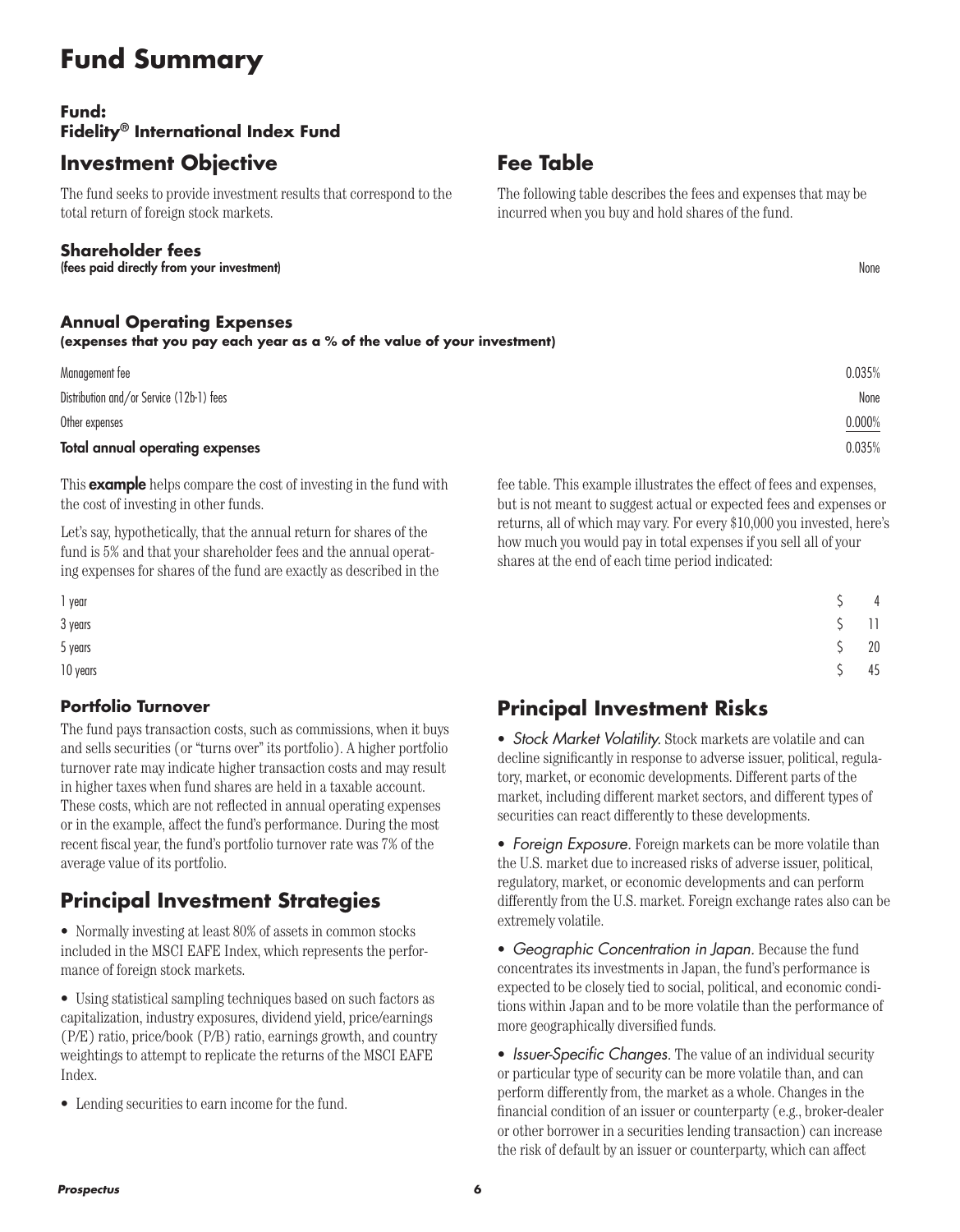a security's or instrument's value or result in delays in recovering securities and/or capital from a counterparty.

• *Correlation to Index.* The performance of the fund and its underlying index may vary somewhat due to factors such as fees and expenses of the fund, transaction costs, sample selection, regulatory restrictions, and timing differences associated with additions to and deletions from the index. Errors in the construction or calculation of the index may occur from time to time and may not be identified and corrected for some period of time, which may have an adverse impact on the fund and its shareholders.

• *Passive Management Risk.* The fund is managed with a passive investment strategy, attempting to track the performance of an unmanaged index of securities, regardless of the current or projected performance of the fund's index or of the actual securities included in the index. This differs from an actively managed fund, which typically seeks to outperform a benchmark index. As a result, the fund's performance could be lower than actively managed funds that may shift their portfolio assets to take advantage of market opportunities or lessen the impact of a market decline or a decline in the value of one or more issuers.

• *Securities Lending Risk.* Securities lending involves the risk that the borrower may fail to return the securities loaned in a timely manner or at all. If the borrower defaults on its obligation to return the securities loaned because of insolvency or other reasons, a fund could experience delays and costs in recovering the securities loaned or in gaining access to the collateral.

An investment in the fund is not a deposit of a bank and is not insured or guaranteed by the Federal Deposit Insurance Corporation or any other government agency. You could lose money by investing in the fund.

### **Performance**

The following information is intended to help you understand the risks of investing in the fund. The information illustrates the changes in the performance of the fund's shares from year to year and compares the performance of the fund's shares to the performance of a securities market index over various periods of time. The index description appears in the "Additional Index Information" section of the prospectus. Past performance (before and after taxes) is not an indication of future performance.

Visit www.fidelity.com for more recent performance information.



*\* The initial offering of Fidelity® International Index Fund (formerly named Institutional Premium Class) took place on September 8, 2011. Returns prior*  to September 8, 2011 are those of the former Premium Class and have not been restated to reflect current expenses.

#### **Average Annual Returns\***

After-tax returns are calculated using the historical highest individual federal marginal income tax rates, but do not reflect the impact of state or local taxes. Actual after-tax returns may differ depending on your individual circumstances. The after-tax returns shown are not relevant if you hold your shares in a retirement account or in another tax-deferred arrangement, such as an employee benefit plan (profit sharing, 401(k), or 403(b) plan). Return After Taxes on Distributions and Sale of Fund Shares may be higher than other returns for the same period due to a tax benefit of realizing a capital loss upon the sale of fund shares.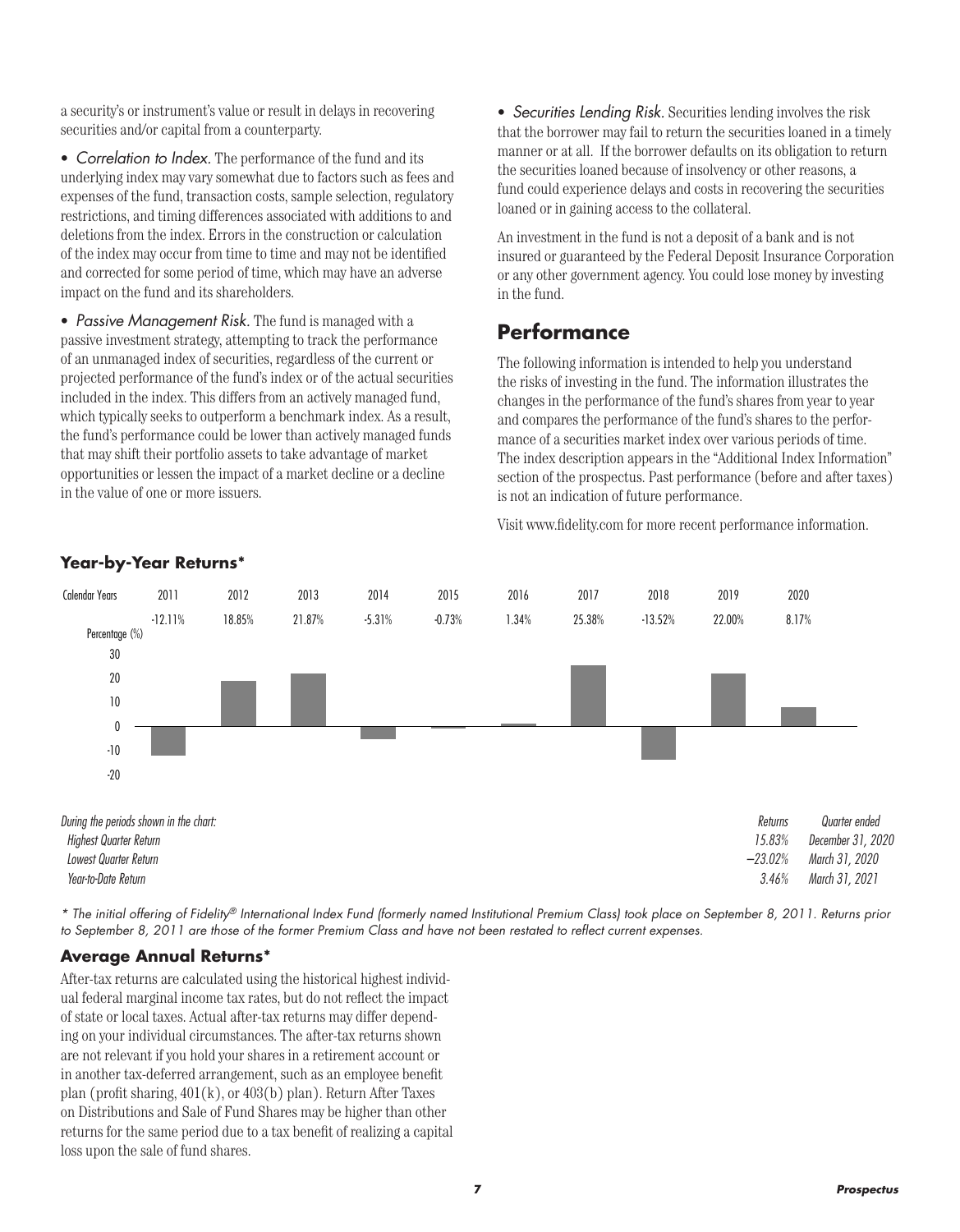#### **Fund Summary – continued**

| For the periods ended December 31, 2020                         | Past 1<br>year | Past 5<br>years | Past 10<br>years |
|-----------------------------------------------------------------|----------------|-----------------|------------------|
| Fidelity <sup>®</sup> International Index Fund                  |                |                 |                  |
| <b>Return Before Taxes</b>                                      | 8.17%          | 7.72%           | 5.67%            |
| <b>Return After Taxes on Distributions</b>                      | 7.76%          | 7.17%           | 5.12%            |
| Return After Taxes on Distributions and Sale of Fund Shares     | 5.23%          | 6.11%           | 4.55%            |
| MSCI EAFE Index<br>(reflects no deduction for fees or expenses) | 8.02%          | 7.67%           | 5.69%            |

*\* The initial offering of Fidelity® International Index Fund (formerly named Institutional Premium Class) took place on September 8, 2011. Returns prior to September 8, 2011 are those of the former Premium Class and have not been restated to reflect current expenses.* 

### **Investment Adviser**

Fidelity Management & Research Company LLC (FMR) (the Adviser) is the fund's manager. Geode Capital Management, LLC (Geode) serves as a sub-adviser for the fund.

### **Portfolio Manager(s)**

Deane Gyllenhaal (senior portfolio manager) has managed the fund since September 2014.

Louis Bottari (senior portfolio manager) has managed the fund since January 2009.

Peter Matthew (portfolio manager) has managed the fund since August 2012.

Robert Regan (portfolio manager) has managed the fund since December 2016.

Payal Gupta (portfolio manager) has managed the fund since June 2019.

### **Purchase and Sale of Shares**

You may buy or sell shares through a Fidelity® brokerage or mutual fund account, through a retirement account, or through an investment professional. You may buy or sell shares in various ways:

**Internet www.fidelity.com**

**Phone Fidelity Automated Service Telephone (FAST®) 1-800-544-5555**

**To reach a Fidelity representative 1-800-544-6666**

**Mail**

| <b>Additional purchases:</b> |
|------------------------------|
| <b>Fidelity Investments</b>  |
| P.O. Box 770001              |
| Cincinnati, OH 45277-0003    |

**Additional purchases: Redemptions: Fidelity Investments P.O. Box 770001 Cincinnati, OH 45277-0035**

**TDD - Service for the Deaf and Hearing Impaired 1-800-544-0118**

The price to buy one share is its net asset value per share (NAV). Shares will be bought at the NAV next calculated after an order is received in proper form.

The price to sell one share is its NAV. Shares will be sold at the NAV next calculated after an order is received in proper form.

The fund is open for business each day the New York Stock Exchange (NYSE) is open.

There is no purchase minimum for fund shares.

### **Tax Information**

Distributions you receive from the fund are subject to federal income tax and generally will be taxed as ordinary income or capital gains, and may also be subject to state or local taxes, unless you are investing through a tax-advantaged retirement account (in which case you may be taxed later, upon withdrawal of your investment from such account).

### **Payments to Broker-Dealers and Other Financial Intermediaries**

The fund, the Adviser, Fidelity Distributors Company LLC (FDC), and/or their affiliates may pay intermediaries, which may include banks, broker-dealers, retirement plan sponsors, administrators, or service-providers (who may be affiliated with the Adviser or FDC), for the sale of fund shares and related services. These payments may create a conflict of interest by influencing your intermediary and your investment professional to recommend the fund over another investment. Ask your investment professional or visit your intermediary's web site for more information.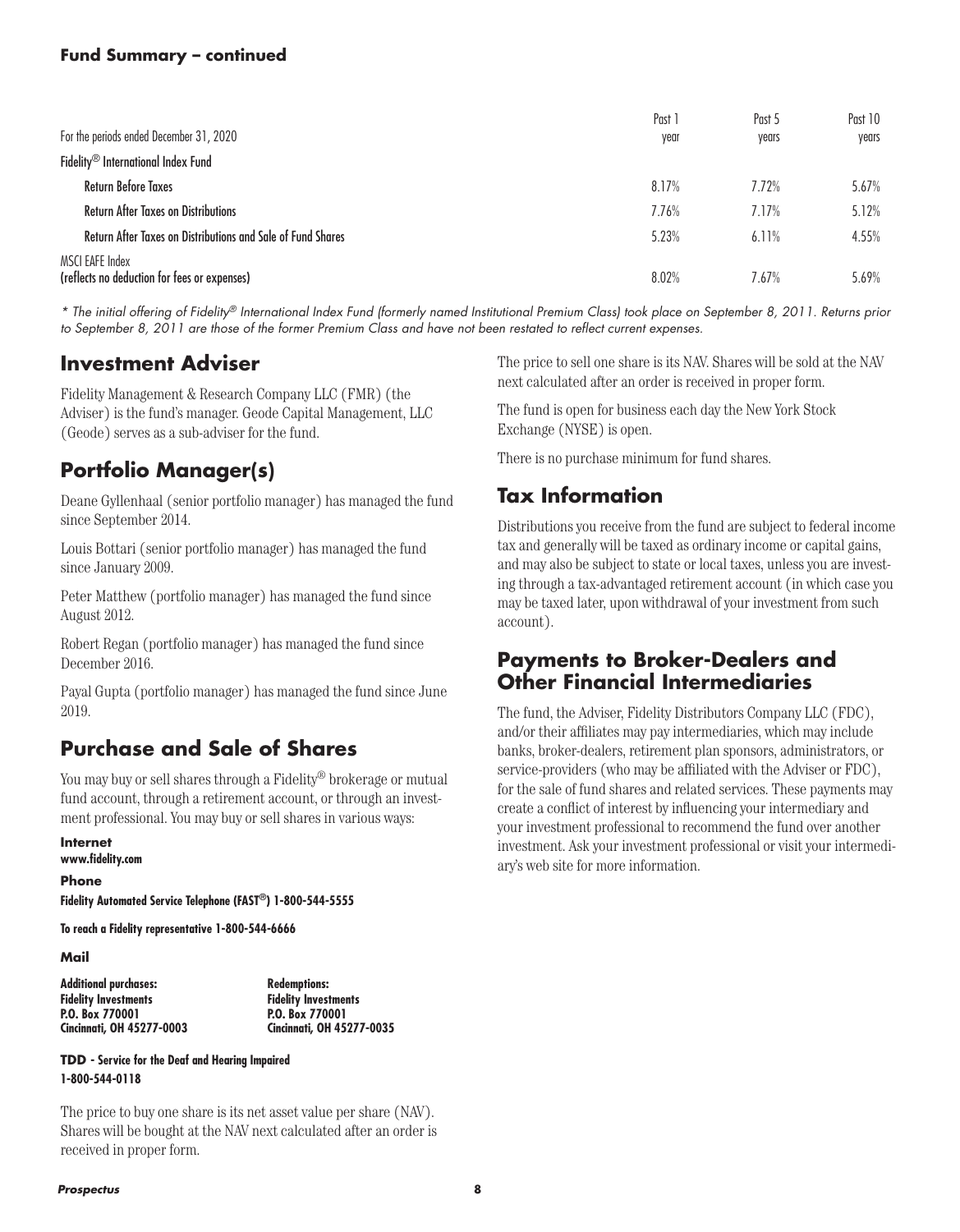# **Fund Summary**

### **Fund: Fidelity® Total Market Index Fund**

### **Investment Objective**

The fund seeks to provide investment results that correspond to the total return of a broad range of United States stocks.

#### **Shareholder fees**

(fees paid directly from your investment) None

#### **Annual Operating Expenses**

**(expenses that you pay each year as a % of the value of your investment)**

| Total annual operating expenses          | 0.015% |
|------------------------------------------|--------|
| Other expenses                           | 0.000% |
| Distribution and/or Service (12b-1) fees | None   |
| Management fee                           | 0.015% |

This **example** helps compare the cost of investing in the fund with the cost of investing in other funds.

Let's say, hypothetically, that the annual return for shares of the fund is 5% and that your shareholder fees and the annual operating expenses for shares of the fund are exactly as described in the

#### **Portfolio Turnover**

The fund pays transaction costs, such as commissions, when it buys and sells securities (or "turns over" its portfolio). A higher portfolio turnover rate may indicate higher transaction costs and may result in higher taxes when fund shares are held in a taxable account. These costs, which are not reflected in annual operating expenses or in the example, affect the fund's performance. During the most recent fiscal year, the fund's portfolio turnover rate was 6% of the average value of its portfolio.

# **Principal Investment Strategies**

• Normally investing at least 80% of assets in common stocks included in the Dow Jones U.S. Total Stock Market Index<sup>SM</sup>, which represents the performance of a broad range of U.S. stocks.

• Using statistical sampling techniques based on such factors as capitalization, industry exposures, dividend yield, price/earnings (P/E) ratio, price/book (P/B) ratio, and earnings growth to attempt to replicate the returns of the Dow Jones U.S. Total Stock Market IndexSM using a smaller number of securities.

• Lending securities to earn income for the fund.

#### fee table. This example illustrates the effect of fees and expenses, but is not meant to suggest actual or expected fees and expenses or returns, all of which may vary. For every \$10,000 you invested, here's how much you would pay in total expenses if you sell all of your shares at the end of each time period indicated:

| 1 year   | $\overline{2}$ |
|----------|----------------|
| 3 years  | $5^{\circ}$    |
| 5 years  | 8 <sup>8</sup> |
| 10 years | 19             |

## **Principal Investment Risks**

• *Stock Market Volatility.* Stock markets are volatile and can decline significantly in response to adverse issuer, political, regulatory, market, or economic developments. Different parts of the market, including different market sectors, and different types of securities can react differently to these developments.

• *Issuer-Specific Changes.* The value of an individual security or particular type of security can be more volatile than, and can perform differently from, the market as a whole. Changes in the financial condition of an issuer or counterparty (e.g., broker-dealer or other borrower in a securities lending transaction) can increase the risk of default by an issuer or counterparty, which can affect a security's or instrument's value or result in delays in recovering securities and/or capital from a counterparty.

• *Correlation to Index.* The performance of the fund and its underlying index may vary somewhat due to factors such as fees and expenses of the fund, transaction costs, sample selection, regulatory restrictions, and timing differences associated with additions to and deletions from the index. Errors in the construction or calculation of the index may occur from time to time and may not be identified and corrected for some period of time, which may have an adverse impact on the fund and its shareholders.

# **Fee Table**

The following table describes the fees and expenses that may be incurred when you buy and hold shares of the fund.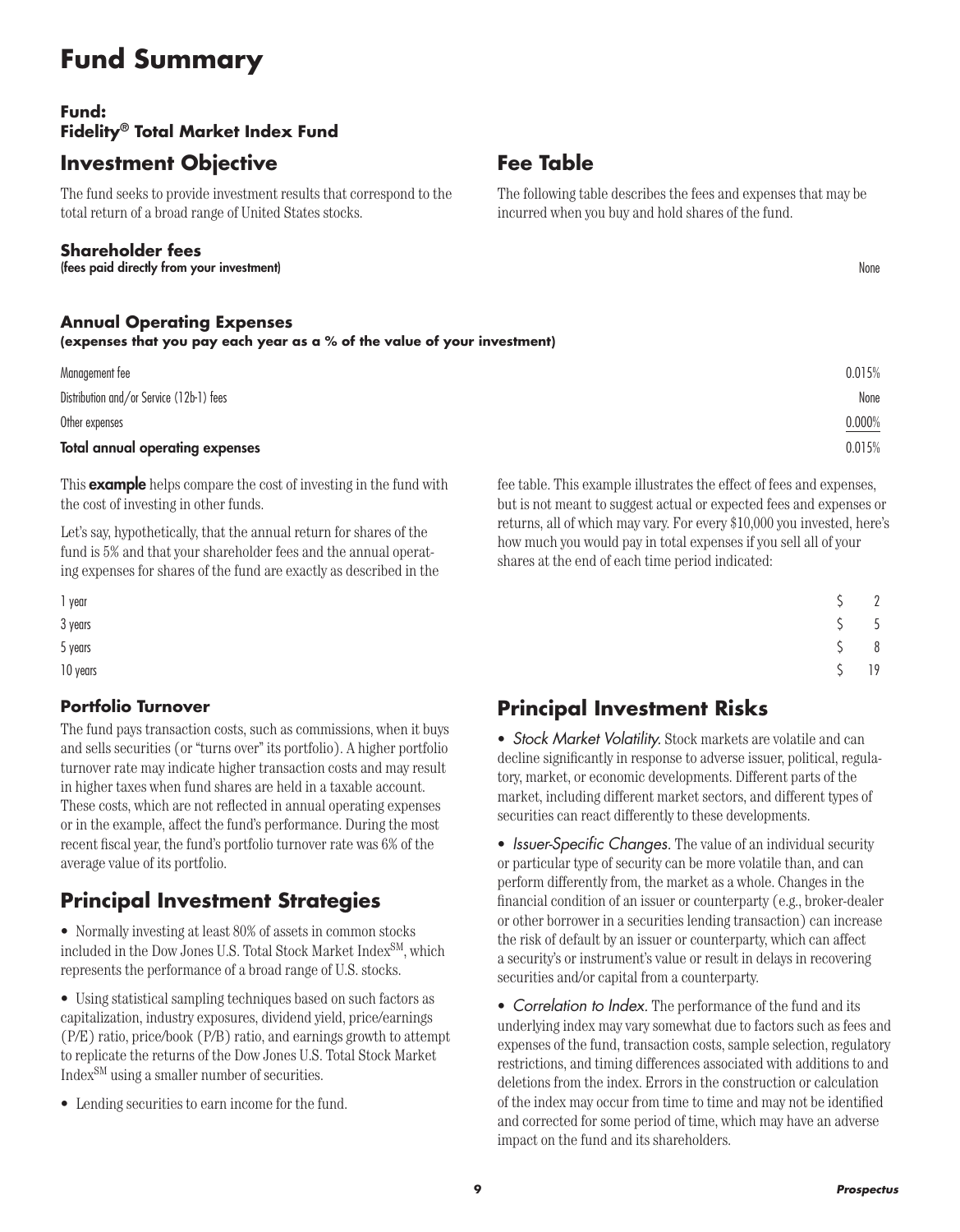#### **Fund Summary – continued**

• *Passive Management Risk.* The fund is managed with a passive investment strategy, attempting to track the performance of an unmanaged index of securities, regardless of the current or projected performance of the fund's index or of the actual securities included in the index. This differs from an actively managed fund, which typically seeks to outperform a benchmark index. As a result, the fund's performance could be lower than actively managed funds that may shift their portfolio assets to take advantage of market opportunities or lessen the impact of a market decline or a decline in the value of one or more issuers.

• *Securities Lending Risk.* Securities lending involves the risk that the borrower may fail to return the securities loaned in a timely manner or at all. If the borrower defaults on its obligation to return the securities loaned because of insolvency or other reasons, a fund could experience delays and costs in recovering the securities loaned or in gaining access to the collateral.

An investment in the fund is not a deposit of a bank and is not insured or guaranteed by the Federal Deposit Insurance Corporation or any other government agency. You could lose money by investing in the fund.

### **Performance**

The following information is intended to help you understand the risks of investing in the fund. The information illustrates the changes in the performance of the fund's shares from year to year and compares the performance of the fund's shares to the performance of a securities market index over various periods of time. The index description appears in the "Additional Index Information" section of the prospectus. Past performance (before and after taxes) is not an indication of future performance.

Visit www.fidelity.com for more recent performance information.



*\* The initial offering of Fidelity® Total Market Index Fund (formerly named Institutional Premium Class) took place on September 8, 2011. Returns prior*  to September 8, 2011 are those of the former Premium Class and have not been restated to reflect current expenses.

#### **Average Annual Returns\***

After-tax returns are calculated using the historical highest individual federal marginal income tax rates, but do not reflect the impact of state or local taxes. Actual after-tax returns may differ depending on your individual circumstances. The after-tax returns shown are not relevant if you hold your shares in a retirement account or in another tax-deferred arrangement, such as an employee benefit plan (profit sharing, 401(k), or 403(b) plan). Return After Taxes on Distributions and Sale of Fund Shares may be higher than other returns for the same period due to a tax benefit of realizing a capital loss upon the sale of fund shares.

### **Year-by-Year Returns\***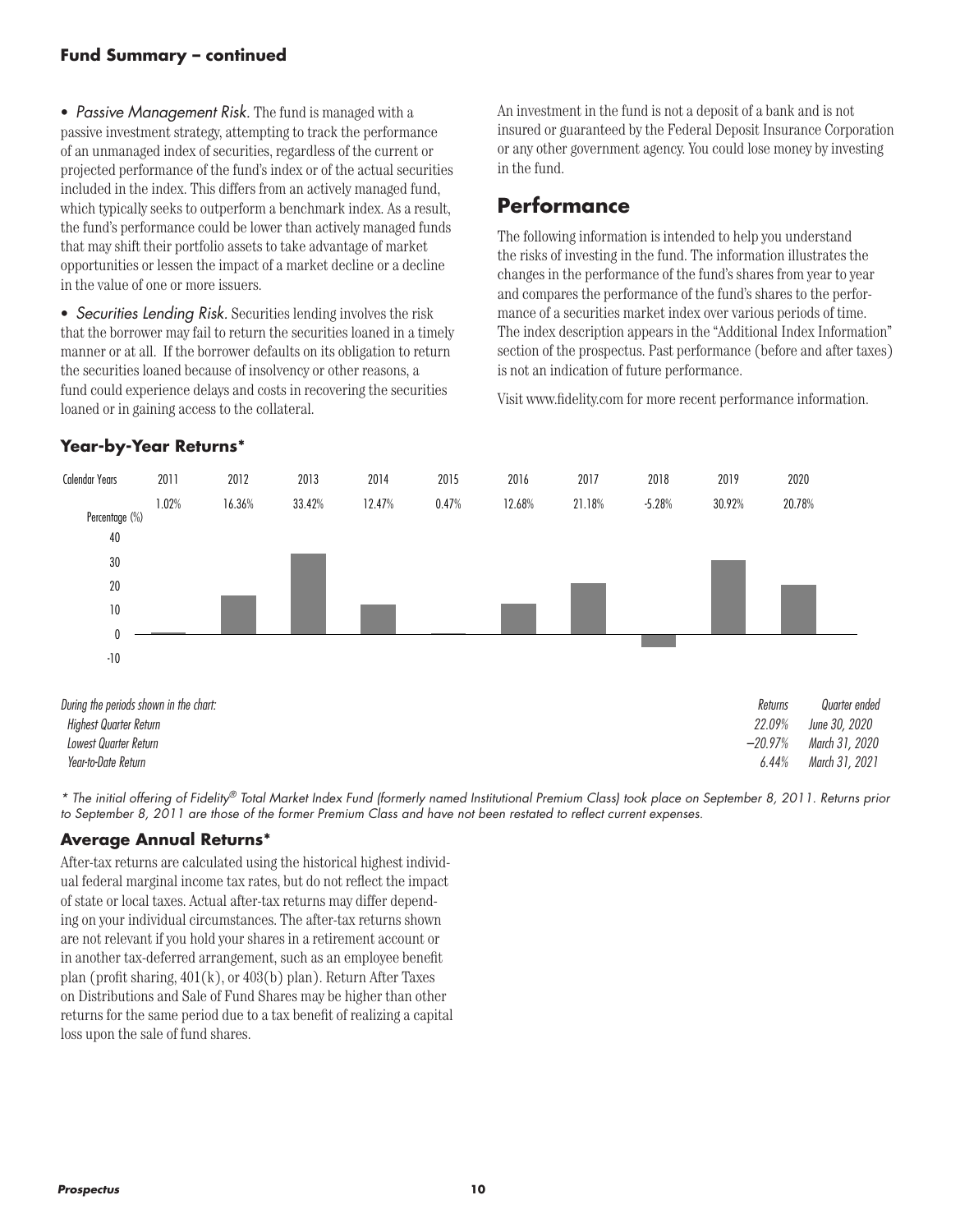|                                                                                                               | Past 1 | Past 5 | Past 10 |
|---------------------------------------------------------------------------------------------------------------|--------|--------|---------|
| For the periods ended December 31, 2020                                                                       | year   | years  | vears   |
| Fidelity <sup>®</sup> Total Market Index Fund                                                                 |        |        |         |
| <b>Return Before Taxes</b>                                                                                    | 20.78% | 15.38% | 13.74%  |
| <b>Return After Taxes on Distributions</b>                                                                    | 20.32% | 14.78% | 13.22%  |
| Return After Taxes on Distributions and Sale of Fund Shares                                                   | 12.56% | 12.26% | 11.41%  |
| Dow Jones U.S. Total Stock Market Index <sup>SM</sup><br>(reflects no deduction for fees, expenses, or taxes) | 20.79% | 15.36% | 13.74%  |

*\* The initial offering of Fidelity® Total Market Index Fund (formerly named Institutional Premium Class) took place on September 8, 2011. Returns prior to September 8, 2011 are those of the former Premium Class and have not been restated to reflect current expenses.* 

### **Investment Adviser**

Fidelity Management & Research Company LLC (FMR) (the Adviser) is the fund's manager. Geode Capital Management, LLC (Geode) serves as a sub-adviser for the fund.

### **Portfolio Manager(s)**

Deane Gyllenhaal (senior portfolio manager) has managed the fund since September 2014.

Louis Bottari (senior portfolio manager) has managed the fund since January 2009.

Peter Matthew (portfolio manager) has managed the fund since August 2012.

Robert Regan (portfolio manager) has managed the fund since December 2016.

Payal Gupta (portfolio manager) has managed the fund since June 2019.

### **Purchase and Sale of Shares**

You may buy or sell shares through a Fidelity® brokerage or mutual fund account, through a retirement account, or through an investment professional. You may buy or sell shares in various ways:

**Internet www.fidelity.com**

**Phone Fidelity Automated Service Telephone (FAST®) 1-800-544-5555**

**To reach a Fidelity representative 1-800-544-6666**

**Mail**

| <b>Additional purchases:</b> |
|------------------------------|
| <b>Fidelity Investments</b>  |
| P.O. Box 770001              |
| Cincinnati, OH 45277-0003    |

**Additional purchases: Redemptions: Fidelity Investments P.O. Box 770001 Cincinnati, OH 45277-0035**

**TDD - Service for the Deaf and Hearing Impaired 1-800-544-0118**

The price to buy one share is its net asset value per share (NAV). Shares will be bought at the NAV next calculated after an order is received in proper form.

The price to sell one share is its NAV. Shares will be sold at the NAV next calculated after an order is received in proper form.

The fund is open for business each day the New York Stock Exchange (NYSE) is open.

There is no purchase minimum for fund shares.

### **Tax Information**

Distributions you receive from the fund are subject to federal income tax and generally will be taxed as ordinary income or capital gains, and may also be subject to state or local taxes, unless you are investing through a tax-advantaged retirement account (in which case you may be taxed later, upon withdrawal of your investment from such account).

### **Payments to Broker-Dealers and Other Financial Intermediaries**

The fund, the Adviser, Fidelity Distributors Company LLC (FDC), and/or their affiliates may pay intermediaries, which may include banks, broker-dealers, retirement plan sponsors, administrators, or service-providers (who may be affiliated with the Adviser or FDC), for the sale of fund shares and related services. These payments may create a conflict of interest by influencing your intermediary and your investment professional to recommend the fund over another investment. Ask your investment professional or visit your intermediary's web site for more information.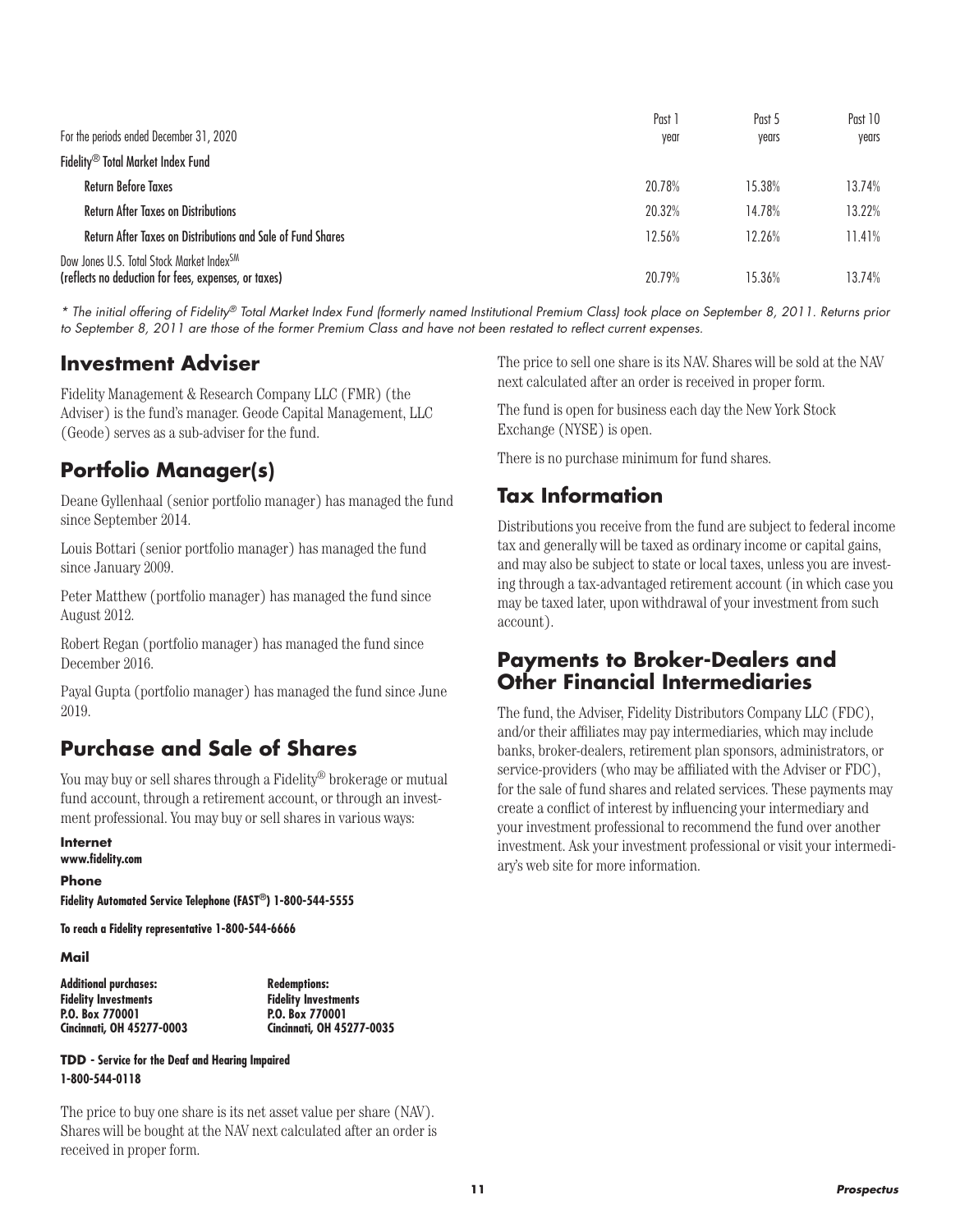# **Fund Basics**

## **Investment Details**

#### *Investment Objective*

Fidelity<sup>®</sup> Extended Market Index Fund seeks to provide investment results that correspond to the total return of stocks of mid- to small-capitalization United States companies.

#### *Principal Investment Strategies*

Geode normally invests at least 80% of the fund's assets in common stocks included in the Dow Jones U.S. Completion Total Stock Market IndexSM. The Dow Jones U.S. Completion Total Stock Market IndexSM is a float-adjusted market capitalization-weighted index of approximately 4,500 common stocks of companies headquartered in the United States, on a primary U.S. exchange. The Dow Jones U.S. Completion Total Stock Market IndexSM includes all stocks in the Dow Jones U.S. Total Stock Market Index<sup>SM</sup> except for the stocks included in the S&P 500® Index. The Dow Jones U.S. Completion Total Stock Market Index<sup>SM</sup> broadly represents the performance of stocks of mid- to small-capitalization U.S. companies.

The fund may not always hold all of the same securities as the Dow Jones U.S. Completion Total Stock Market Index<sup>SM</sup>. Geode may use statistical sampling techniques to attempt to replicate the returns of the Dow Jones U.S. Completion Total Stock Market IndexSM using a smaller number of securities. Statistical sampling techniques attempt to match the investment characteristics of the index and the fund by taking into account such factors as capitalization, industry exposures, dividend yield, P/E ratio, P/B ratio, and earnings growth.

The fund may not track the index because differences between the index and the fund's portfolio can cause differences in performance. In addition, expenses and transaction costs, the size and frequency of cash flows into and out of the fund, and differences between how and when the fund and the index are valued can cause differences in performance.

The fund may lend securities to broker-dealers or other institutions to earn income.

If Geode's strategies do not work as intended, the fund may not achieve its objective.

#### *Investment Objective*

Fidelity<sup>®</sup> International Index Fund seeks to provide investment results that correspond to the total return of foreign stock markets.

#### *Principal Investment Strategies*

Geode normally invests at least 80% of the fund's assets in common stocks included in the MSCI EAFE Index. The index is a capitalization-weighted index that currently includes stocks of companies located in 16 European countries (Austria, Belgium, Denmark, Finland, France, Germany, Greece, Ireland, Italy, the Netherlands, Norway, Portugal, Spain, Sweden, Switzerland, and the United Kingdom), Australia, New Zealand, Hong Kong, Japan, and Singapore. The index broadly represents the performance of foreign stock markets.

The fund may not always hold all of the same securities as the MSCI EAFE Index. Geode may use statistical sampling techniques to attempt to replicate the returns of the MSCI EAFE Index. Statistical sampling techniques attempt to match the investment characteristics of the index and the fund by taking into account such factors as capitalization, industry exposures, dividend yield, P/E ratio, P/B ratio, earnings growth, and country weightings.

The fund may not track the index because differences between the index and the fund's portfolio can cause differences in performance. In addition, expenses and transaction costs, the size and frequency of cash flows into and out of the fund, and differences between how and when the fund and the index are valued can cause differences in performance.

The fund may lend securities to broker-dealers or other institutions to earn income.

If Geode's strategies do not work as intended, the fund may not achieve its objective.

#### *Investment Objective*

Fidelity<sup>®</sup> Total Market Index Fund seeks to provide investment results that correspond to the total return of a broad range of United States stocks.

#### *Principal Investment Strategies*

Geode normally invests at least 80% of the fund's assets in common stocks included in the Dow Jones U.S. Total Stock Market Index<sup>SM</sup>. The index is a float-adjusted market capitalization-weighted index of approximately 5,000 common stocks of companies headquartered in the United States, on a primary U.S. exchange. The index represents the performance of a broad range of U.S. stocks.

The fund may not always hold all of the same securities as the index. Geode may use statistical sampling techniques to attempt to replicate the returns of the index using a smaller number of securities. Statistical sampling techniques attempt to match the investment characteristics of the index and the fund by taking into account such factors as capitalization, industry exposures, dividend yield, P/E ratio, P/B ratio, and earnings growth.

The fund may not track the index because differences between the index and the fund's portfolio can cause differences in performance. In addition, expenses and transaction costs, the size and frequency of cash flows into and out of the fund, and differences between how and when the fund and the index are valued can cause differences in performance.

The fund may lend securities to broker-dealers or other institutions to earn income.

If Geode's strategies do not work as intended, the fund may not achieve its objective.

### *Description of Principal Security Types*

*Equity securities* represent an ownership interest, or the right to acquire an ownership interest, in an issuer. Different types of equity securities provide different voting and dividend rights and priority in the event of the bankruptcy of the issuer. Equity securities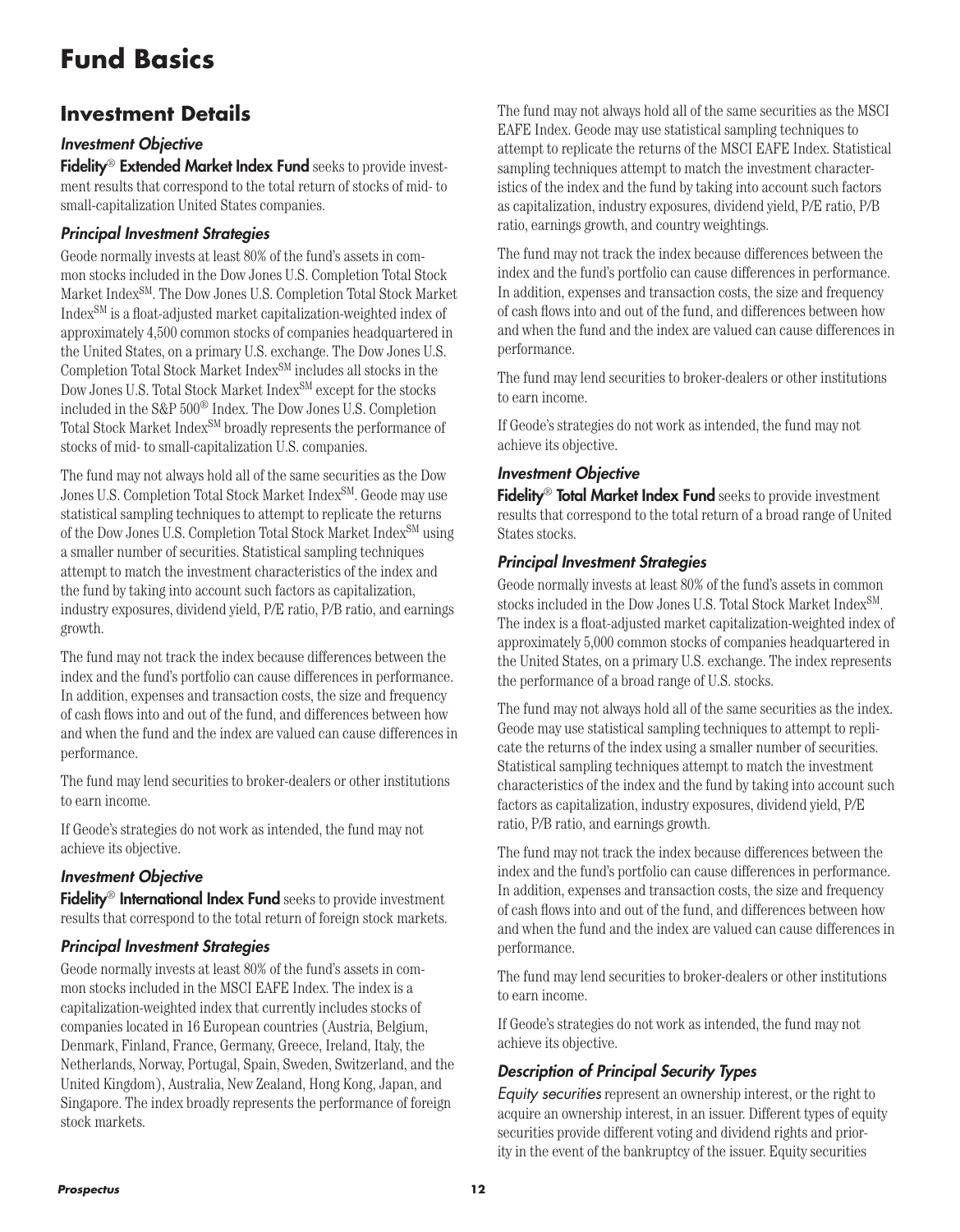include common stocks, preferred stocks, convertible securities, and warrants.

#### *Principal Investment Risks*

Many factors affect each fund's performance. Developments that disrupt global economies and financial markets, such as pandemics and epidemics, may magnify factors that affect a fund's performance. A fund's share price changes daily based on changes in market conditions and interest rates and in response to other economic, political, or financial developments. A fund's reaction to these developments will be affected by the types of securities in which the fund invests, the financial condition, industry and economic sector, and geographic location of an issuer, and the fund's level of investment in the securities of that issuer. When you sell your shares they may be worth more or less than what you paid for them, which means that you could lose money by investing in a fund.

The following factors can significantly affect a fund's performance:

*Stock Market Volatility*. The value of equity securities fluctuates in response to issuer, political, market, and economic developments. Fluctuations, especially in foreign markets, can be dramatic over the short as well as long term, and different parts of the market, including different market sectors, and different types of equity securities can react differently to these developments. For example, stocks of companies in one sector can react differently from those in another, large cap stocks can react differently from small cap stocks, and "growth" stocks can react differently from "value" stocks. Issuer, political, or economic developments can affect a single issuer, issuers within an industry or economic sector or geographic region, or the market as a whole. Changes in the financial condition of a single issuer can impact the market as a whole. Terrorism and related geo-political risks have led, and may in the future lead, to increased short-term market volatility and may have adverse long-term effects on world economies and markets generally.

*Foreign Exposure*. Foreign securities, foreign currencies, and securities issued by U.S. entities with substantial foreign operations can involve additional risks relating to political, economic, or regulatory conditions in foreign countries. These risks include fluctuations in foreign exchange rates; withholding or other taxes; trading, settlement, custodial, and other operational risks; and the less stringent investor protection and disclosure standards of some foreign markets. All of these factors can make foreign investments, especially those in emerging markets, more volatile and potentially less liquid than U.S. investments. In addition, foreign markets can perform differently from the U.S. market.

Global economies and financial markets are becoming increasingly interconnected, which increases the possibilities that conditions in one country or region might adversely impact issuers or providers in, or foreign exchange rates with, a different country or region.

*Geographic Concentration.* Social, political, and economic conditions and changes in regulatory, tax, or economic policy in a country or region could significantly affect the market in that country or region. From time to time, a small number of companies and industries may represent a large portion of the market in a particular

country or region, and these companies and industries can be sensitive to adverse social, political, economic, currency, or regulatory developments. Similarly, from time to time, a fund may invest a large portion of its assets in the securities of issuers located in a single country or a limited number of countries. If the fund invests in this manner, there is a higher risk that social, political, economic, tax (such as a tax on foreign investments or financial transactions), currency, or regulatory developments in those countries may have a significant impact on the fund's investment performance.

*Special Considerations regarding Japan.* The Japanese economy, at times, has been characterized by government intervention and protectionism, an aging demographic, declining population, and an unstable financial services sector. International trade, particularly with the United States, government support of the financial services sector and other troubled sectors, consistent government policy, natural disasters, and geopolitical developments can significantly affect economic growth. Since a significant portion of Japan's trade is conducted with developing nations, almost all of which are in East and Southeast Asia, it can be affected by currency fluctuations and other conditions in these other countries.

*Issuer-Specific Changes.* Changes in the financial condition of an issuer or counterparty (e.g., broker-dealer or other borrower in a securities lending transaction), changes in specific economic or political conditions that affect a particular type of security or issuer, and changes in general economic or political conditions can increase the risk of default by an issuer or counterparty, which can affect a security's or instrument's value or result in delays in recovering securities and/or capital from a counterparty. The value of securities of smaller, less well-known issuers can be more volatile than that of larger issuers.

*Correlation to Index.* The performance of the fund and its index may vary somewhat due to factors such as fees and expenses of the fund, transaction costs, imperfect correlation between the fund's securities and those in its index, timing differences associated with additions to and deletions from its index, and changes in the shares outstanding of the component securities. In addition, the fund may not be able to invest in certain securities in its index or invest in them in the exact proportions in which they are represented in the index due to regulatory restrictions. The fund may not be fully invested at times, either as a result of cash flows into the fund or as a result of reserves of cash held by the fund to meet redemptions. The use of sampling techniques or futures or other derivative positions may affect the fund's ability to achieve close correlation with its index. Errors in the construction or calculation of the index may occur from time to time and may not be identified and corrected for some period of time, which may have an adverse impact on the fund and its shareholders.

*Passive Management Risk.* An index fund is managed with a passive investment strategy, attempting to track the performance of an unmanaged index of securities, regardless of the current or projected performance of the fund's index or of the actual securities included in the index. This differs from an actively managed fund, which typically seeks to outperform a benchmark index. As a result,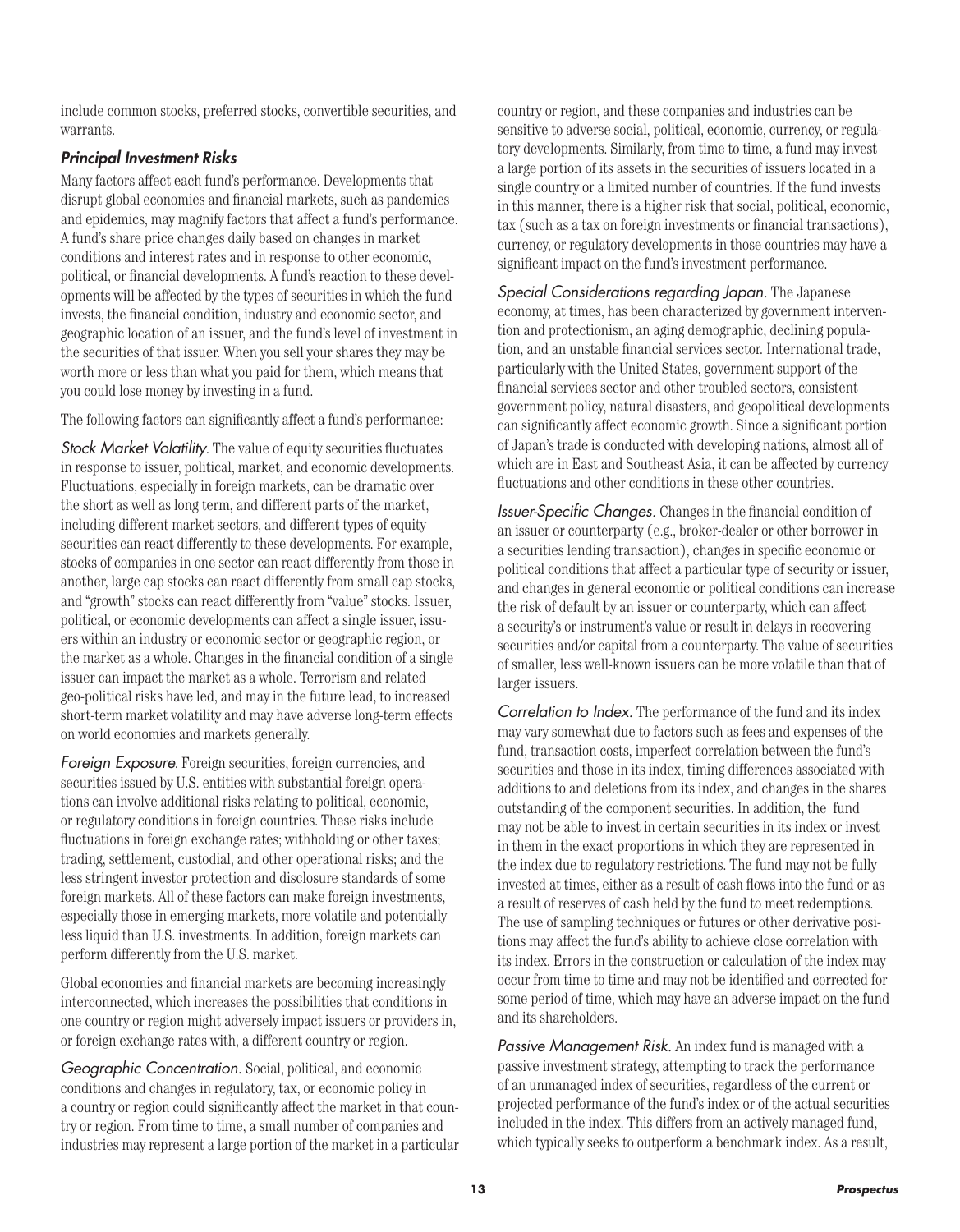#### **Fund Basics – continued**

an index fund's performance could be lower than actively managed funds that may shift their portfolio assets to take advantage of market opportunities or lessen the impact of a market decline or a decline in the value of one or more issuers. The structure and composition of an index fund's index will affect the performance, volatility, and risk of the index and, consequently, the performance, volatility, and risk of the fund.

*Mid Cap Investing.* The value of securities of medium size, less well-known issuers can be more volatile than that of relatively larger issuers and can react differently to issuer, political, market, and economic developments than the market as a whole and other types of stocks.

*Small Cap Investing.* The value of securities of smaller, less well-known issuers can be more volatile than that of larger issuers and can react differently to issuer, political, market, and economic developments than the market as a whole and other types of stocks. Smaller issuers can have more limited product lines, markets, and financial resources.

*Securities Lending Risk.* Securities lending involves the risk that the borrower may fail to return the securities loaned in a timely manner or at all. If the borrower defaults on its obligation to return the securities loaned because of insolvency or other reasons, a fund could experience delays and costs in recovering the securities loaned or in gaining access to the collateral. These delays and costs could be greater for foreign securities. If a fund is not able to recover the securities loaned, the fund may sell the collateral and purchase a replacement investment in the market. The value of the collateral could decrease below the value of the replacement investment by the time the replacement investment is purchased.

#### *Other Investment Strategies*

In addition to the principal investment strategies discussed above, Geode may use various techniques, such as buying and selling futures contracts, swaps, and exchange traded funds, to increase or decrease a fund's exposure to changing security prices or other factors that affect security values.

#### **Fundamental Investment Policies**

The following is fundamental, that is, subject to change only by shareholder approval:

Fidelity<sup>®</sup> Extended Market Index Fund seeks to provide investment results that correspond to the total return of stocks of mid- to small-capitalization United States companies.

Fidelity<sup>®</sup> International Index Fund seeks to provide investment results that correspond to the total return of foreign stock markets.

Fidelity<sup>®</sup> Total Market Index Fund seeks to provide investment results that correspond to the total return of a broad range of United States stocks.

#### **Shareholder Notice**

The following is subject to change only upon 60 days' prior notice to shareholders:

Fidelity<sup>®</sup> Extended Market Index Fund normally invests at least 80% of its assets in common stocks included in the Dow Jones U.S. Completion Total Stock Market IndexSM.

Fidelity<sup>®</sup> International Index Fund normally invests at least 80% of its assets in common stocks included in the MSCI EAFE Index.

Fidelity<sup>®</sup> Total Market Index Fund normally invests at least 80% of its assets in common stocks included in the Dow Jones U.S. Total Stock Market Index<sup>SM</sup>.

### **Valuing Shares**

Each fund is open for business each day the NYSE is open.

The NAV is the value of a single share. Fidelity normally calculates NAV as of the close of business of the NYSE, normally 4:00 p.m. Eastern time. Each fund's assets normally are valued as of this time for the purpose of computing NAV.

NAV is not calculated and a fund will not process purchase and redemption requests submitted on days when the fund is not open for business. The time at which shares are priced and until which purchase and redemption orders are accepted may be changed as permitted by the Securities and Exchange Commission (SEC).

To the extent that a fund's assets are traded in other markets on days when the fund is not open for business, the value of the fund's assets may be affected on those days. In addition, trading in some of a fund's assets may not occur on days when the fund is open for business.

NAV is calculated using the values of other open-end funds, if any, in which a fund invests (referred to as underlying funds). Shares of underlying funds are valued at their respective NAVs. Other assets are valued primarily on the basis of market quotations, official closing prices, or information furnished by a pricing service. Certain short-term securities are valued on the basis of amortized cost. If market quotations, official closing prices, or information furnished by a pricing service are not readily available or, in the Adviser's opinion, are deemed unreliable for a security, then that security will be fair valued in good faith by the Adviser in accordance with applicable fair value pricing policies. For example, if, in the Adviser's opinion, a security's value has been materially affected by events occurring before a fund's pricing time but after the close of the exchange or market on which the security is principally traded, then that security will be fair valued in good faith by the Adviser in accordance with applicable fair value pricing policies. Fair value pricing will be used for high yield debt securities when available pricing information is determined to be stale or for other reasons not to accurately reflect fair value.

Arbitrage opportunities may exist when trading in a portfolio security or securities is halted and does not resume before a fund calculates its NAV. These arbitrage opportunities may enable short-term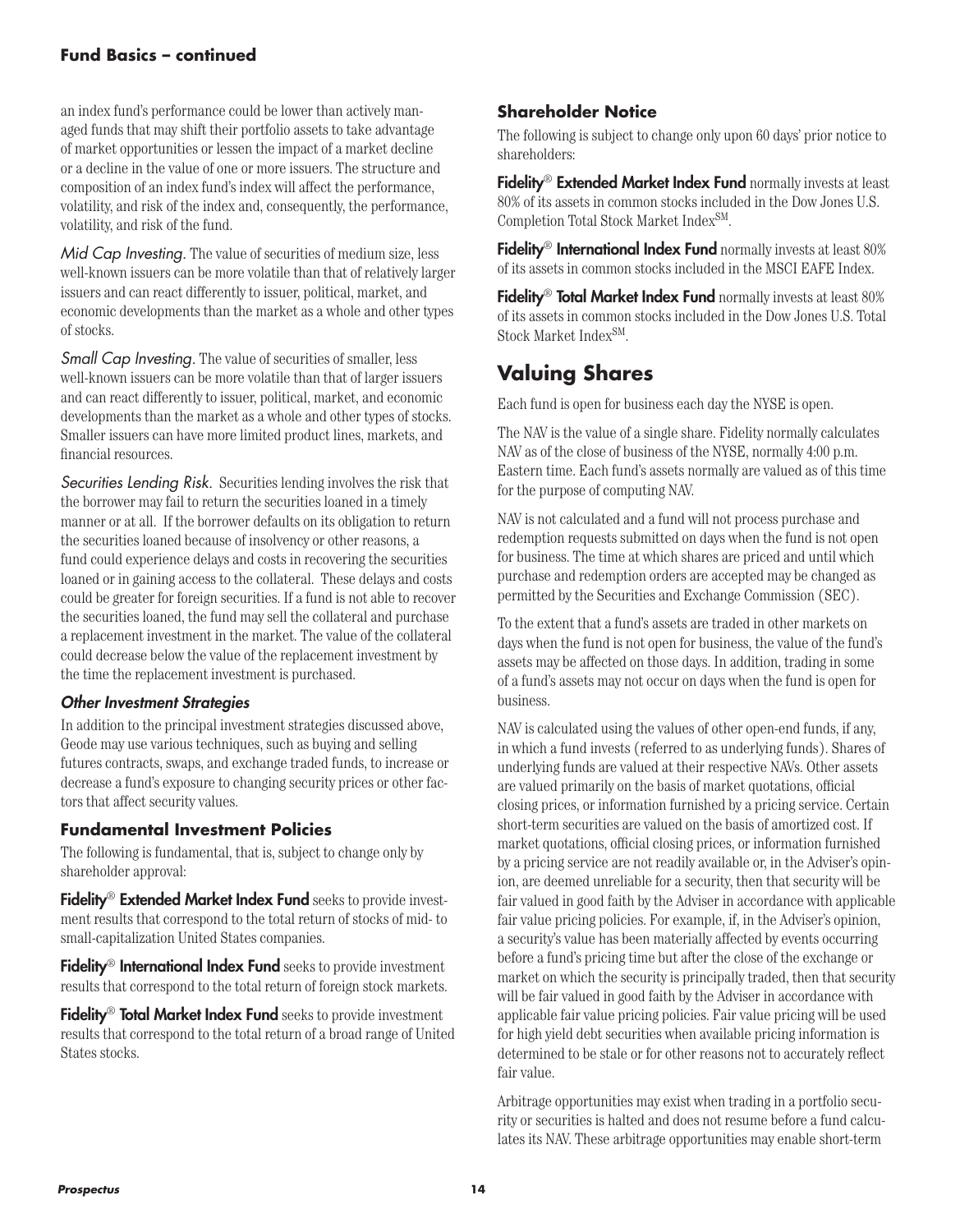traders to dilute the NAV of long-term investors. Securities trading in overseas markets present time zone arbitrage opportunities when events affecting portfolio security values occur after the close of the overseas markets but prior to the close of the U.S. market. Fair valuation of a fund's portfolio securities can serve to reduce arbitrage opportunities available to short-term traders, but there is no assurance that fair value pricing policies will prevent dilution of NAV by short-term traders.

Policies regarding excessive trading may not be effective to prevent short-term NAV arbitrage trading, particularly in regard to omnibus accounts.

Fair value pricing is based on subjective judgments and it is possible that the fair value of a security may differ materially from the value that would be realized if the security were sold.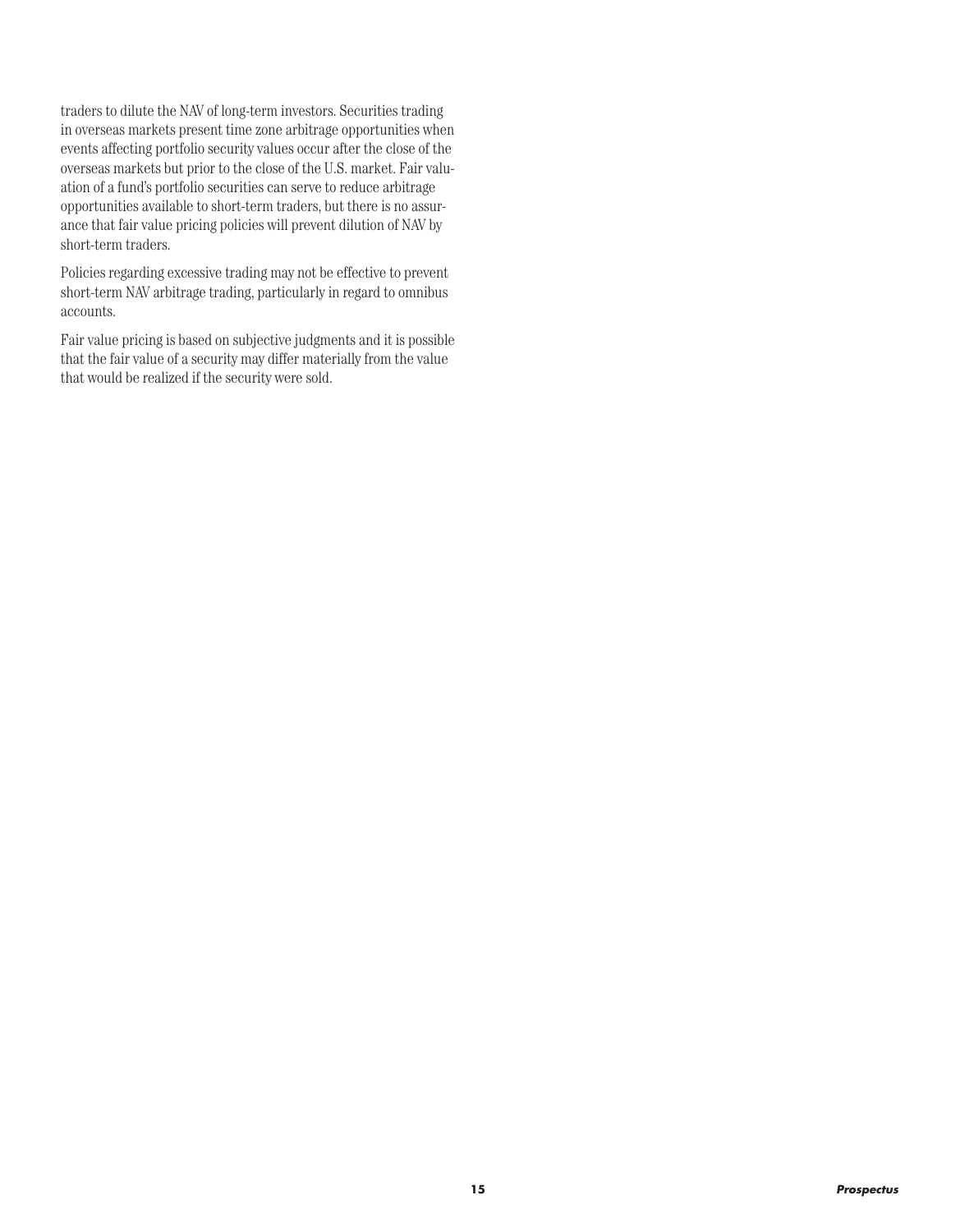# **Shareholder Information**

### **Additional Information about the Purchase and Sale of Shares**

As used in this prospectus, the term "shares" generally refers to the shares offered through this prospectus.

#### **General Information Information on Fidelity**

Fidelity Investments was established in 1946 to manage one of America's first mutual funds. Today, Fidelity is one of the world's largest providers of financial services.

In addition to its mutual fund business, the company operates one of America's leading brokerage firms, Fidelity Brokerage Services LLC. Fidelity is also a leader in providing tax-advantaged retirement plans for individuals investing on their own or through their employer.

#### **Ways to Invest**

Subject to the purchase and sale requirements stated in this prospectus, you may buy or sell shares through a Fidelity® brokerage account or a Fidelity® mutual fund account. If you buy or sell shares (other than by exchange) through a Fidelity® brokerage account, your transactions generally involve your Fidelity® brokerage core (a settlement vehicle included as part of your Fidelity® brokerage account).

If you do not currently have a Fidelity® brokerage account or a Fidelity<sup>®</sup> mutual fund account and would like to invest in a fund. you may need to complete an application. For more information about a Fidelity® brokerage account or a Fidelity® mutual fund account, please visit Fidelity's web site at www.fidelity.com, call 1-800-FIDELITY, or visit a Fidelity Investor Center (call 1-800-544- 9797 for the center nearest you).

You may also buy or sell shares through a retirement account (such as an IRA or an account funded through salary deduction) or an investment professional. Retirement specialists are available at 1-800-544-4774 to answer your questions about Fidelity® retirement products. If you buy or sell shares through a retirement account or an investment professional, the procedures for buying, selling, and exchanging shares and the account features, policies, and fees may differ from those discussed in this prospectus. Fees in addition to those discussed in this prospectus may apply. For example, you may be charged a transaction fee if you buy or sell shares through a non-Fidelity broker or other investment professional.

#### **Information on Placing Orders**

You should include the following information with any order:

- Your name
- Your account number
- Type of transaction requested
- Name(s) of fund(s) and class(es)
- Dollar amount or number of shares

Certain methods of contacting Fidelity may be unavailable or delayed (for example, during periods of unusual market activity). In addition, the level and type of service available may be restricted.

#### **Frequent Purchases and Redemptions**

A fund may reject for any reason, or cancel as permitted or required by law, any purchase or exchange, including transactions deemed to represent excessive trading, at any time.

Excessive trading of fund shares can harm shareholders in various ways, including reducing the returns to long-term shareholders by increasing costs to a fund (such as brokerage commissions or spreads paid to dealers who sell money market instruments), disrupting portfolio management strategies, and diluting the value of the shares in cases in which fluctuations in markets are not fully priced into the fund's NAV.

Each fund reserves the right at any time to restrict purchases or exchanges or impose conditions that are more restrictive on excessive trading than those stated in this prospectus.

#### **Excessive Trading Policy**

The Board of Trustees has adopted policies designed to discourage excessive trading of fund shares. Excessive trading activity in a fund is measured by the number of roundtrip transactions in a shareholder's account and each class of a multiple class fund is treated separately. A roundtrip transaction occurs when a shareholder sells fund shares (including exchanges) within 30 days of the purchase date.

Shareholders with two or more roundtrip transactions in a single fund within a rolling 90-day period will be blocked from making additional purchases or exchange purchases of the fund for 85 days. Shareholders with four or more roundtrip transactions across all Fidelity® funds within any rolling 12-month period will be blocked for at least 85 days from additional purchases or exchange purchases across all Fidelity® funds. Any roundtrip within 12 months of the expiration of a multi-fund block will initiate another multi-fund block. Repeat offenders may be subject to long-term or permanent blocks on purchase or exchange purchase transactions in any account under the shareholder's control at any time. In addition to enforcing these roundtrip limitations, the fund may in its discretion restrict, reject, or cancel any purchases or exchanges that, in the Adviser's opinion, may be disruptive to the management of the fund or otherwise not be in the fund's interests.

#### **Exceptions**

The following transactions are exempt from the fund's excessive trading policy described above: (i) systematic withdrawal and/or contribution programs, (ii) mandatory retirement distributions, (iii) transactions initiated by a plan sponsor or sponsors of certain employee benefit plans or other related accounts, (iv) transactions within a qualified advisory program, and (v) transactions initiated by the trustee or adviser to a donor-advised charitable gift fund, qualified fund of fund(s), or other strategy funds.

A qualified advisory program is one that demonstrates to Fidelity that the program has investment strategies and trading policies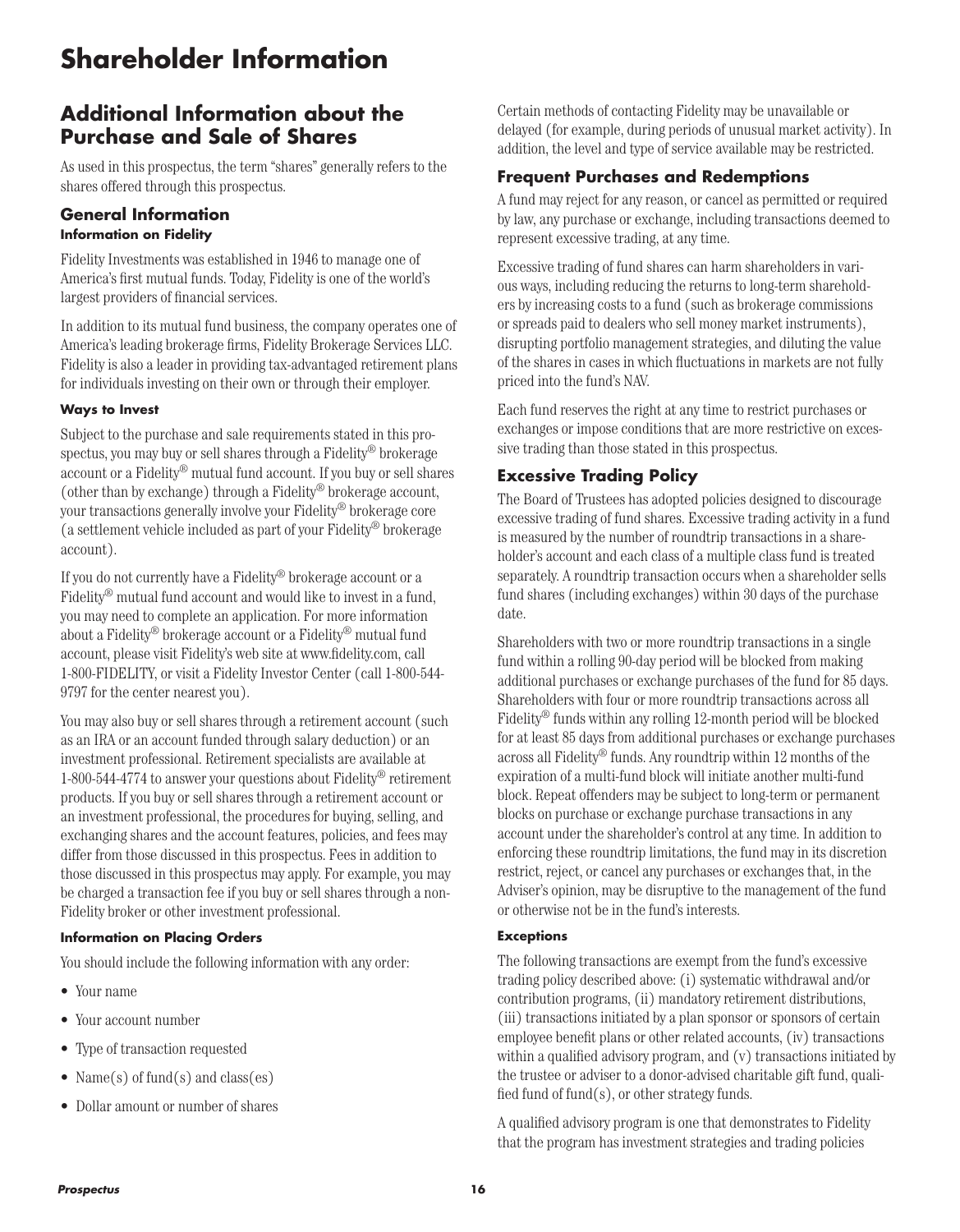designed to protect the interests of long-term investors and meets specific criteria outlined by Fidelity.

A qualified fund of fund(s) is a mutual fund, qualified tuition program, or other strategy fund consisting of qualified plan assets that either applies the fund's excessive trading policies to shareholders at the fund of fund(s) level, or demonstrates that the fund of fund(s) has an investment strategy coupled with policies designed to control frequent trading that are reasonably likely to be effective as determined by the fund's Treasurer.

Fidelity may choose not to monitor transactions below certain dollar value thresholds.

#### **Omnibus Accounts**

Omnibus accounts, in which shares are held in the name of an intermediary on behalf of multiple investors, are a common form of holding shares among retirement plans and financial intermediaries such as brokers, advisers, and third-party administrators. Individual trades in omnibus accounts are often not disclosed to the fund, making it difficult to determine whether a particular shareholder is engaging in excessive trading. Excessive trading in omnibus accounts is likely to go undetected by the fund and may increase costs to the fund and disrupt its portfolio management.

Under policies adopted by the Board of Trustees, intermediaries will be permitted to apply the fund's excessive trading policy (described above), or their own excessive trading policy if approved by the Adviser. In these cases, the fund will typically not request or receive individual account data but will rely on the intermediary to monitor trading activity in good faith in accordance with its or the fund's policies. Reliance on intermediaries increases the risk that excessive trading may go undetected. For other intermediaries, the fund will generally monitor trading activity at the omnibus account level to attempt to identify disruptive trades. The fund may request transaction information, as frequently as daily, from any intermediary at any time, and may apply the fund's policy to transactions that exceed thresholds established by the Board of Trustees. The fund may prohibit purchases of fund shares by an intermediary or by some or all of any intermediary's clients. There is no assurance that the Adviser will request data with sufficient frequency to detect or deter excessive trading in omnibus accounts effectively.

If you purchase or sell fund shares through a financial intermediary, you may wish to contact the intermediary to determine the policies applicable to your account.

#### **Retirement Plans**

For employer-sponsored retirement plans, only participant directed exchanges count toward the roundtrip limits. Employer-sponsored retirement plan participants whose activity triggers a purchase or exchange block will be permitted one trade every calendar quarter. In the event of a block, employer and participant contributions and loan repayments by the participant may still be invested in the fund.

#### **Other Information about the Excessive Trading Policy**

The fund's Treasurer is authorized to suspend the fund's policies during periods of severe market turbulence or national emergency. The fund reserves the right to modify its policies at any time without prior notice.

The fund does not knowingly accommodate frequent purchases and redemptions of fund shares by investors, except to the extent permitted by the policies described above.

As described in "Valuing Shares," the fund also uses fair value pricing to help reduce arbitrage opportunities available to short-term traders. There is no assurance that the fund's excessive trading policy will be effective, or will successfully detect or deter excessive or disruptive trading.

#### **Buying Shares Eligibility**

Shares are generally available only to investors residing in the United States.

There is no minimum balance or purchase minimum for fund shares.

#### **Price to Buy**

The price to buy one share is its NAV. Shares are sold without a sales charge.

Shares will be bought at the NAV next calculated after an order is received in proper form.

Each fund has authorized certain intermediaries to accept orders to buy shares on its behalf. When authorized intermediaries receive an order in proper form, the order is considered as being placed with the fund, and shares will be bought at the NAV next calculated after the order is received by the authorized intermediary. If applicable, orders by funds of funds for which Fidelity serves as investment manager will be treated as received by the fund at the same time that the corresponding orders are received in proper form by the funds of funds.

Each fund may stop offering shares completely or may offer shares only on a limited basis, for a period of time or permanently.

If your payment is not received and collected, your purchase may be canceled and you could be liable for any losses or fees a fund or Fidelity has incurred.

Certain financial institutions that have entered into sales agreements with FDC may enter confirmed purchase orders on behalf of customers by phone, with payment to follow no later than the time when fund shares are priced on the following business day. If payment is not received by that time, the order will be canceled and the financial institution could be held liable for resulting fees or losses.

Under applicable anti-money laundering rules and other regulations, purchase orders may be suspended, restricted, or canceled and the monies may be withheld.

#### **Selling Shares**

The price to sell one share is its NAV.

Shares will be sold at the NAV next calculated after an order is received in proper form. Normally, redemptions will be processed by the next business day, but it may take up to seven days to pay the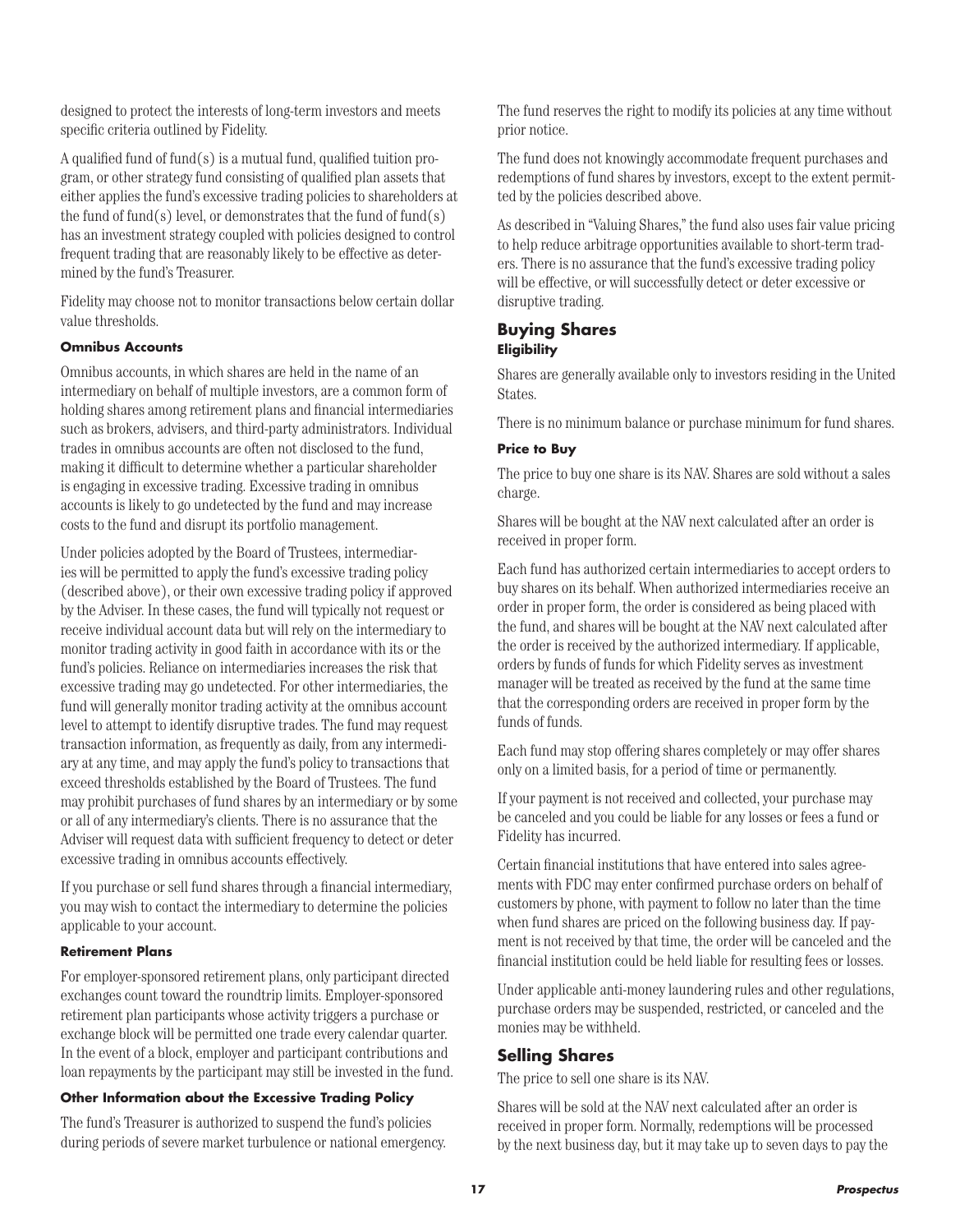#### **Shareholder Information – continued**

redemption proceeds if making immediate payment would adversely affect a fund.

Each fund has authorized certain intermediaries to accept orders to sell shares on its behalf. When authorized intermediaries receive an order in proper form, the order is considered as being placed with the fund, and shares will be sold at the NAV next calculated after the order is received by the authorized intermediary. If applicable, orders by funds of funds for which Fidelity serves as investment manager will be treated as received by the fund at the same time that the corresponding orders are received in proper form by the funds of funds.

See "Policies Concerning the Redemption of Fund Shares" below for additional redemption information.

A signature guarantee is designed to protect you and Fidelity from fraud. If you hold your shares in a Fidelity® mutual fund account and submit your request to Fidelity by mail, Fidelity may require that your request be made in writing and include a signature guarantee in certain circumstances, such as:

• When you wish to sell more than \$100,000 worth of shares.

• When the address on your account (record address) has changed within the last 15 days or you are requesting that a check be mailed to an address different than the record address.

• When you are requesting that redemption proceeds be paid to someone other than the account owner.

• In certain situations when the redemption proceeds are being transferred to a Fidelity® mutual fund account with a different registration.

You should be able to obtain a signature guarantee from a bank, broker (including Fidelity® Investor Centers), dealer, credit union (if authorized under state law), securities exchange or association, clearing agency, or savings association. A notary public cannot provide a signature guarantee.

When you place an order to sell shares, note the following:

- Redemption proceeds (other than exchanges) may be delayed until money from prior purchases sufficient to cover your redemption has been received and collected.
- Redemptions may be suspended or payment dates postponed when the NYSE is closed (other than weekends or holidays), when trading on the NYSE is restricted, or as permitted by the SEC.
- Redemption proceeds may be paid in securities or other property rather than in cash if the Adviser determines it is in the best interests of a fund.
- You will not receive interest on amounts represented by uncashed redemption checks.

• If you hold your shares in a Fidelity® mutual fund account and your redemption check remains uncashed for six months, the check may be invested in additional shares at the NAV next calculated on the day of the investment.

• Under applicable anti-money laundering rules and other regulations, redemption requests may be suspended, restricted, canceled, or processed and the proceeds may be withheld.

#### Policies Concerning the Redemption of Fund Shares

*If your account is held directly with a fund*, the length of time that a fund typically expects to pay redemption proceeds depends on the method you have elected to receive such proceeds. A fund typically expects to make payment of redemption proceeds by wire, automated clearing house (ACH) or by issuing a check by the next business day following receipt of a redemption order in proper form. Proceeds from the periodic and automatic sale of shares of a Fidelity® money market fund that are used to buy shares of another Fidelity® fund are settled simultaneously.

*If your account is held through an intermediary*, the length of time that a fund typically expects to pay redemption proceeds depends, in part, on the terms of the agreement in place between the intermediary and a fund. For redemption proceeds that are paid either directly to you from a fund or to your intermediary for transmittal to you, a fund typically expects to make payments by wire, by ACH or by issuing a check on the next business day following receipt of a redemption order in proper form from the intermediary by a fund. Redemption orders that are processed through investment professionals that utilize the National Securities Clearing Corporation will generally settle one to three business days following receipt of a redemption order in proper form.

As noted elsewhere, payment of redemption proceeds may take longer than the time a fund typically expects and may take up to seven days from the date of receipt of the redemption order as permitted by applicable law.

Redemption Methods Available. Generally a fund expects to pay redemption proceeds in cash. To do so, a fund typically expects to satisfy redemption requests either by using available cash (or cash equivalents) or by selling portfolio securities. On a less regular basis, a fund may also satisfy redemption requests by utilizing one or more of the following sources, if permitted: borrowing from another Fidelity® fund; drawing on an available line or lines of credit from a bank or banks; or using reverse repurchase agreements. These methods may be used during both normal and stressed market conditions.

In addition to paying redemption proceeds in cash, a fund reserves the right to pay part or all of your redemption proceeds in readily marketable securities instead of cash (redemption in-kind). Redemption in-kind proceeds will typically be made by delivering the selected securities to the redeeming shareholder within seven days after the receipt of the redemption order in proper form by a fund.

### **Exchanging Shares**

An exchange involves the redemption of all or a portion of the shares of one fund and the purchase of shares of another fund.

As a shareholder, you have the privilege of exchanging shares for shares of other Fidelity® funds.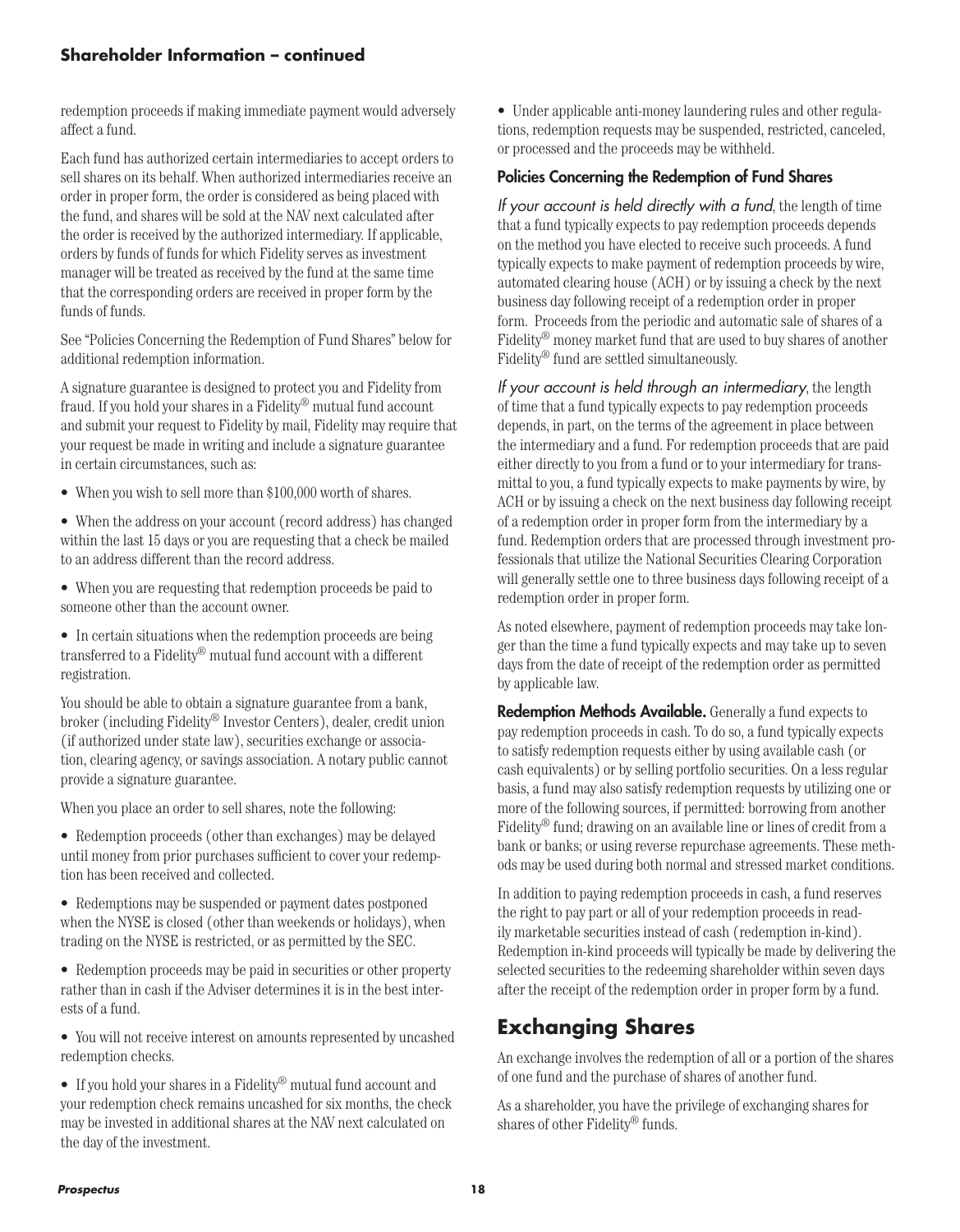However, you should note the following policies and restrictions governing exchanges:

• The exchange limit may be modified for accounts held by certain institutional retirement plans to conform to plan exchange limits and Department of Labor regulations. See your retirement plan materials for further information.

• Each fund may refuse any exchange purchase for any reason. For example, each fund may refuse exchange purchases by any person or group if, in the Adviser's judgment, the fund would be unable to invest the money effectively in accordance with its investment objective and policies, or would otherwise potentially be adversely affected.

• Before any exchange, read the prospectus for the shares you are purchasing, including any purchase and sale requirements.

- The shares you are acquiring by exchange must be available for sale in your state.
- Exchanges may have tax consequences for you.

• If you are exchanging between accounts that are not registered in the same name, address, and taxpayer identification number (TIN), there may be additional requirements.

• Under applicable anti-money laundering rules and other regulations, exchange requests may be suspended, restricted, canceled, or processed and the proceeds may be withheld.

The funds may terminate or modify exchange privileges in the future.

Other funds may have different exchange restrictions and minimums. Check each fund's prospectus for details.

### **Features and Policies**

#### **Features**

The following features may be available to buy and sell shares of a fund or to move money to and from your account, depending on whether you are investing through a Fidelity® brokerage account or a Fidelity® mutual fund account. Please visit Fidelity's web site at www.fidelity.com or call 1-800-544-6666 for more information.

#### **Electronic Funds Transfer: electronic money movement through the Automated Clearing House**

- $\bullet$  To transfer money between a bank account and a Fidelity® brokerage account or Fidelity® mutual fund account.
- You can use electronic funds transfer to:
	- Make periodic (automatic) purchases of Fidelity® fund shares or payments to your Fidelity® brokerage account.
	- Make periodic (automatic) redemptions of Fidelity® fund shares or withdrawals from your Fidelity® brokerage account.

#### **Wire: electronic money movement through the Federal Reserve wire system**

 $\bullet$  To transfer money between a bank account and a Fidelity® brokerage account or Fidelity® mutual fund account.

#### **Automatic Transactions: periodic (automatic) transactions**

- To directly deposit all or a portion of your compensation from your employer (or the U.S. Government, in the case of Social Security) into a Fidelity® brokerage account or Fidelity® mutual fund account.
- To make contributions from a Fidelity<sup>®</sup> mutual fund account to a Fidelity<sup>®</sup> mutual fund IRA.
- $\bullet$  To sell shares of a Fidelity® money market fund and simultaneously to buy shares of another Fidelity® fund in a Fidelity® mutual fund account.

#### Policies

The following apply to you as a shareholder.

**Statements** that Fidelity sends to you, if applicable, include the following:

• Confirmation statements (after transactions affecting your fund balance except, to the extent applicable, reinvestment of distributions in the fund or another fund and certain transactions through automatic investment or withdrawal programs).

• Monthly or quarterly account statements (detailing fund balances and all transactions completed during the prior month or quarter).

Current regulations allow Fidelity to send a single copy of shareholder documents for Fidelity<sup>®</sup> funds, such as prospectuses, annual and semi-annual reports, and proxy materials, to certain mutual fund customers whom we believe are members of the same family

who share the same address. For certain types of accounts, we will not send multiple copies of these documents to you and members of your family who share the same address. Instead, we will send only a single copy of these documents. This will continue for as long as you are a shareholder, unless you notify us otherwise. If at any time you choose to receive individual copies of any documents, please call 1-800-544-8544. We will begin sending individual copies to you within 30 days of receiving your call.

Electronic copies of most financial reports and prospectuses are available at Fidelity's web site. To participate in Fidelity's electronic delivery program, call Fidelity or visit Fidelity's web site for more information.

You may initiate many transactions by telephone or electronically. Fidelity will not be responsible for any loss, cost, expense, or other liability resulting from unauthorized transactions if it follows reasonable security procedures designed to verify the identity of the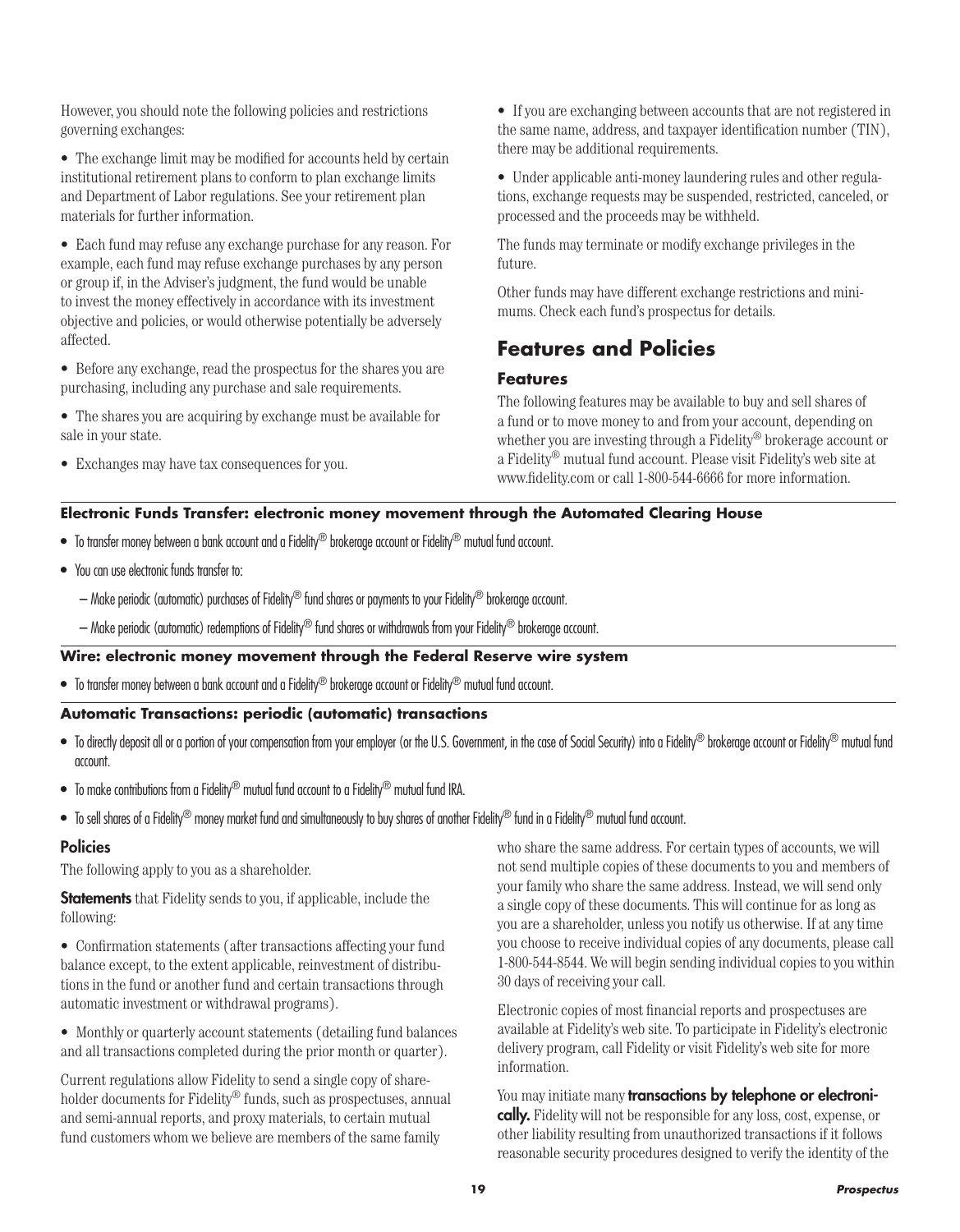#### **Shareholder Information – continued**

investor. Fidelity will request personalized security codes or other information, and may also record calls. For transactions conducted through the Internet, Fidelity recommends the use of an Internet browser with 128-bit encryption. You should verify the accuracy of your confirmation statements upon receipt and notify Fidelity immediately of any discrepancies in your account activity. If you do not want the ability to sell and exchange by telephone, call Fidelity for instructions. Additional documentation may be required from corporations, associations, and certain fiduciaries.

You may also be asked to provide additional information in order for Fidelity to verify your identity in accordance with requirements under anti-money laundering regulations. Accounts may be restricted and/or closed, and the monies withheld, pending verification of this information or as otherwise required under these and other federal regulations. In addition, each fund reserves the right to involuntarily redeem an account in the case of: (i) actual or suspected threatening conduct or actual or suspected fraudulent, illegal or suspicious activity by the account owner or any other individual associated with the account; or (ii) the failure of the account owner to provide information to the funds related to opening the accounts. Your shares will be sold at the NAV, minus any applicable shareholder fees, calculated on the day Fidelity closes your fund position.

Fidelity may charge a **fee for certain services**, such as providing historical account documents.

### **Dividends and Capital Gain Distributions**

Each fund earns dividends, interest, and other income from its investments, and distributes this income (less expenses) to shareholders as dividends. Each fund also realizes capital gains from its investments, and distributes these gains (less any losses) to shareholders as capital gain distributions.

Each fund normally pays dividends and capital gain distributions in April and December.

Any dividends and capital gain distributions paid to retirement plan participants will be automatically reinvested.

#### **Distribution Options**

When you open an account, specify on your application how you want to receive your distributions. The following distribution options are available:

**1. Reinvestment Option.** Any dividends and capital gain distributions will be automatically reinvested in additional shares. If you do not indicate a choice on your application, you will be assigned this option.

**2. Income-Earned Option.** Any capital gain distributions will be automatically reinvested in additional shares. Any dividends will be paid in cash.

**3. Cash Option.** Any dividends and capital gain distributions will be paid in cash.

4. Directed Dividends<sup>®</sup> Option. Any dividends will be automatically invested in shares of another identically registered Fidelity® fund. Any capital gain distributions will be automatically invested in shares of another identically registered Fidelity® fund, automatically reinvested in additional shares of the fund, or paid in cash.

Not all distribution options may be available for every account and certain restrictions may apply. If the distribution option you prefer is not listed on your account application, or if you want to change your current distribution option, visit Fidelity's web site at www.fidelity. com or call 1-800-544-6666 for more information.

If you elect to receive distributions paid in cash by check and the U.S. Postal Service does not deliver your checks, your distribution option may be converted to the Reinvestment Option. You will not receive interest on amounts represented by uncashed distribution checks.

If your dividend check(s) remains uncashed for six months, your check(s) may be invested in additional shares at the NAV next calculated on the day of the investment.

### **Tax Consequences**

As with any investment, your investment in a fund could have tax consequences for you. If you are not investing through a taxadvantaged retirement account, you should consider these tax consequences.

#### **Taxes on Distributions**

Distributions you receive from each fund are subject to federal income tax, and may also be subject to state or local taxes.

For federal tax purposes, certain of each fund's distributions, including dividends and distributions of short-term capital gains, are taxable to you as ordinary income, while certain of each fund's distributions, including distributions of long-term capital gains, are taxable to you generally as capital gains. A percentage of certain distributions of dividends may qualify for taxation at long-term capital gains rates (provided certain holding period requirements are met).

If you buy shares when a fund has realized but not yet distributed income or capital gains, you will be "buying a dividend" by paying the full price for the shares and then receiving a portion of the price back in the form of a taxable distribution.

Any taxable distributions you receive from a fund will normally be taxable to you when you receive them, regardless of your distribution option.

#### **Taxes on Transactions**

Your redemptions, including exchanges, may result in a capital gain or loss for federal tax purposes. A capital gain or loss on your investment in a fund generally is the difference between the cost of your shares and the price you receive when you sell them.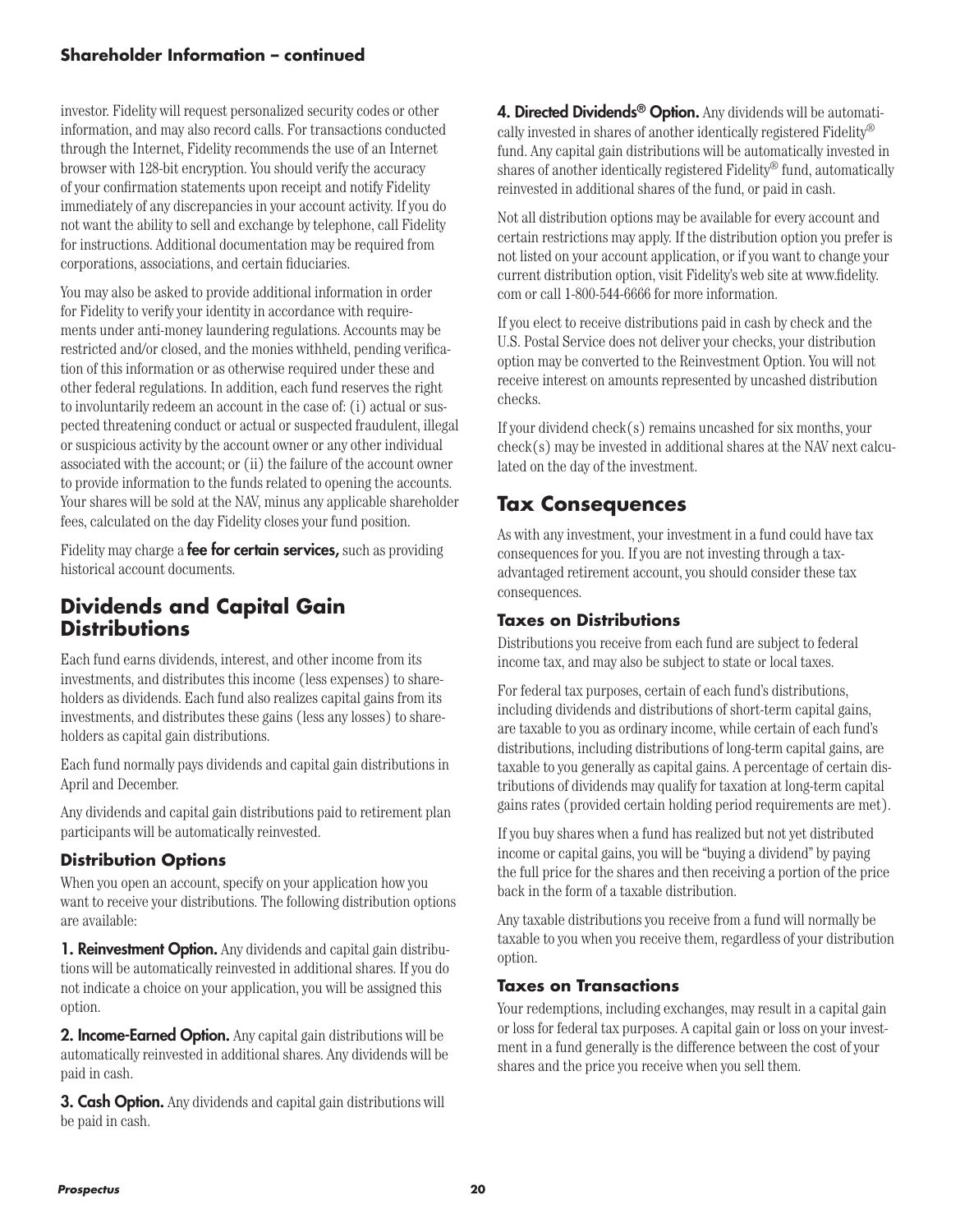# **Fund Services**

## **Fund Management**

Each fund is a mutual fund, an investment that pools shareholders' money and invests it toward a specified goal.

### **Adviser**

FMR. The Adviser is each fund's manager. The address of the Adviser is 245 Summer Street, Boston, Massachusetts 02210.

As of December 31, 2020, the Adviser had approximately \$3.0 trillion in discretionary assets under management, and approximately \$3.8 trillion when combined with all of its affiliates' assets under management.

As the manager, the Adviser is responsible for handling each fund's business affairs.

### **Sub-Adviser(s)**

Pursuant to an SEC exemptive order, the Adviser intends to act as a manager of managers, meaning that the Adviser has the responsibility to oversee sub-advisers and recommend their hiring, termination, and replacement. Subject to approval by the Board of Trustees but without shareholder approval, the Adviser may replace or hire unaffiliated sub-advisers or amend the terms of their existing sub-advisory agreements, if any. In the event of approval of a new unaffiliated sub-adviser, you will be provided with information about the new sub-adviser and sub-advisory agreement within ninety days of appointment.

Geode, at 100 Summer Street, 12th Floor, Boston, Massachusetts 02110, serves as a sub-adviser for each fund. Geode chooses each fund's investments and places orders to buy and sell each fund's investments.

As of December 31, 2020, Geode had approximately \$682.1 billion in discretionary assets under management.

### **Portfolio Manager(s)**

Deane Gyllenhaal is senior portfolio manager of each fund, which he has managed since September 2014. He also manages other funds. Since joining Geode in 2014, Mr. Gyllenhaal has worked as a senior portfolio manager.

Louis Bottari is senior portfolio manager of each fund, which he has managed since January 2009. He also manages other funds. Since joining Geode in 2008, Mr. Bottari has worked as an assistant portfolio manager, portfolio manager, and senior portfolio manager.

Peter Matthew is portfolio manager of each fund, which he has managed since August 2012. He also manages other funds. Since joining Geode in 2007, Mr. Matthew has worked as a senior operations associate, portfolio manager assistant, assistant portfolio manager, and portfolio manager.

Robert Regan is portfolio manager of each fund, which he has managed since December 2016. He also manages other funds. Since joining Geode in 2016, Mr. Regan has worked as a portfolio manager.

Payal Gupta is portfolio manager of each fund, which she has managed since June 2019. She also manages other funds. Since joining

Geode in 2019, Ms. Gupta has worked as a portfolio manager. Prior to joining Geode, Ms. Gupta worked at State Street Global Advisors from 2005 to 2019, most recently as senior portfolio manager.

The statement of additional information (SAI) provides additional information about the compensation of, any other accounts managed by, and any fund shares held by the portfolio manager(s).

### **Advisory Fee(s)**

Each fund pays a management fee to the Adviser. The management fee is calculated and paid to the Adviser every month. The Adviser pays all of the other expenses of each fund with limited exceptions.

Fidelity® Extended Market Index Fund's, Fidelity® International Index Fund's, and Fidelity® Total Market Index Fund's annual management fee rate is 0.035%, 0.035%, and 0.015%, respectively, of its average net assets.

On May 1, 2020, the Adviser reduced the management fee rate for Fidelity® Extended Market Index Fund from 0.045% to 0.035%.

For the fiscal year ended February 28, 2021, Fidelity® Extended Market Index Fund paid an aggregate management fee of 0.035% of its average net assets.

The Adviser pays Geode for providing investment management services.

The basis for the Board of Trustees approving the management contract and sub-advisory agreement for each fund is available in each fund's annual report for the fiscal period ended February 28, 2021.

From time to time, the Adviser or its affiliates may agree to reimburse or waive certain fund expenses while retaining the ability to be repaid if expenses fall below the specified limit prior to the end of the fiscal year.

Reimbursement or waiver arrangements can decrease expenses and boost performance.

## **Fund Distribution**

FDC distributes each fund's shares.

Intermediaries may receive from the Adviser, FDC, and/or their affiliates compensation for providing recordkeeping and administrative services, as well as other retirement plan expenses, and compensation for services intended to result in the sale of fund shares. This compensation may take the form of payments for additional distribution-related activities and/or shareholder services and payments for educational seminars and training, including seminars sponsored by Fidelity, or by an intermediary. These payments are described in more detail in this section and in the SAI.

#### Distribution and Service Plan(s)

Each fund has adopted a Distribution and Service Plan pursuant to Rule 12b-1 under the Investment Company Act of 1940 (1940 Act) with respect to its shares that recognizes that the Adviser may use its management fee revenues, as well as its past profits or its resources from any other source, to pay FDC for expenses incurred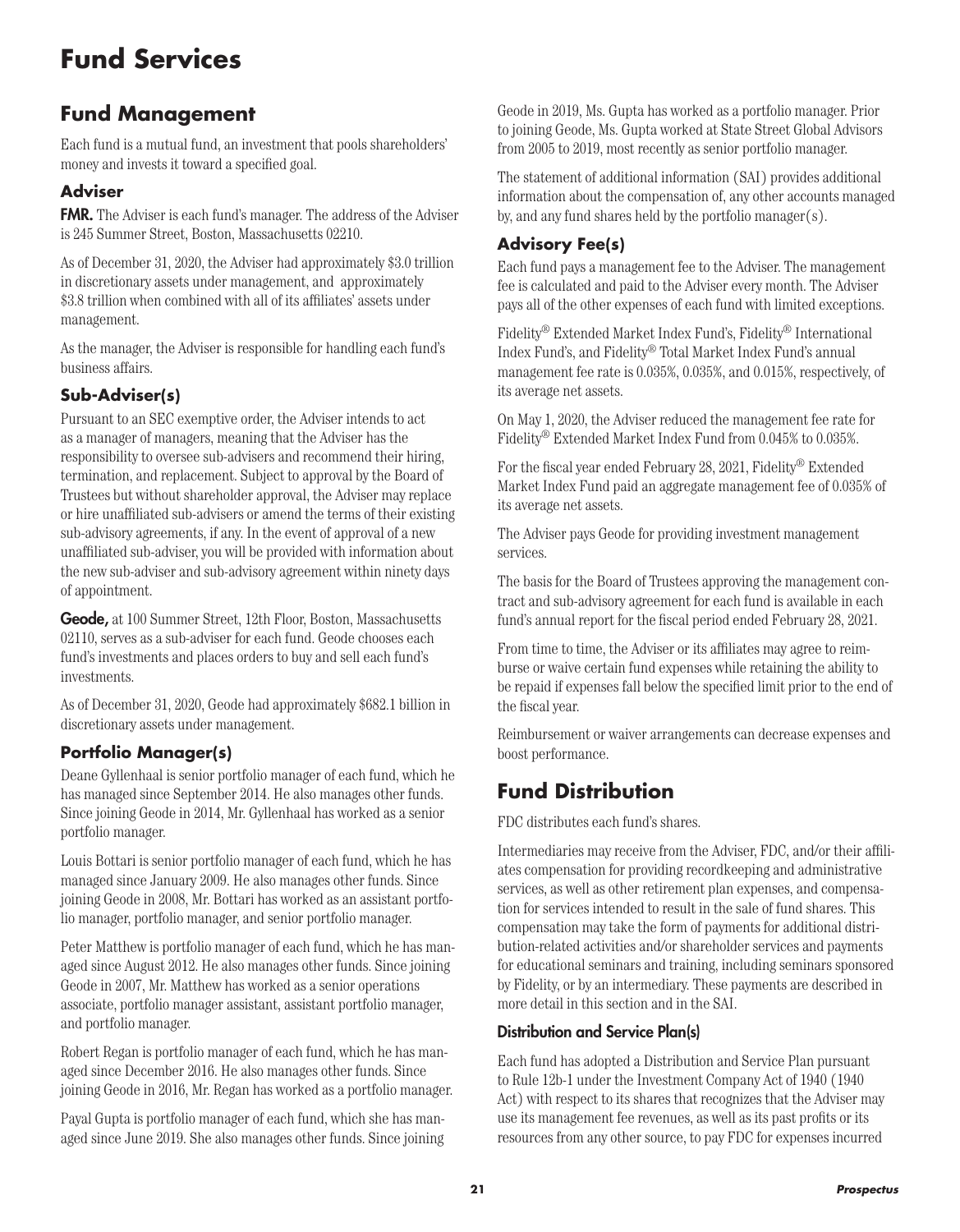#### **Fund Services – continued**

in connection with providing services intended to result in the sale of shares of each fund and/or shareholder support services. The Adviser, directly or through FDC, may pay significant amounts to intermediaries that provide those services. Currently, the Board of Trustees of each fund has authorized such payments for shares of each fund.

If payments made by the Adviser to FDC or to intermediaries under a Distribution and Service Plan were considered to be paid out of a fund's assets on an ongoing basis, they might increase the cost of your investment and might cost you more than paying other types of sales charges.

From time to time, FDC may offer special promotional programs to investors who purchase shares of Fidelity® funds. For example, FDC may offer merchandise, discounts, vouchers, or similar items to investors who purchase shares of certain Fidelity® funds during certain periods. To determine if you qualify for any such programs, contact Fidelity or visit our web site at www.fidelity.com.

No dealer, sales representative, or any other person has been authorized to give any information or to make any representations, other than those contained in this prospectus and in the related SAI, in connection with the offer contained in this prospectus. If given or made, such other information or representations must not be relied upon as having been authorized by the funds or FDC. This prospectus and the related SAI do not constitute an offer by the funds or by FDC to sell shares of the funds to or to buy shares of the funds from any person to whom it is unlawful to make such offer.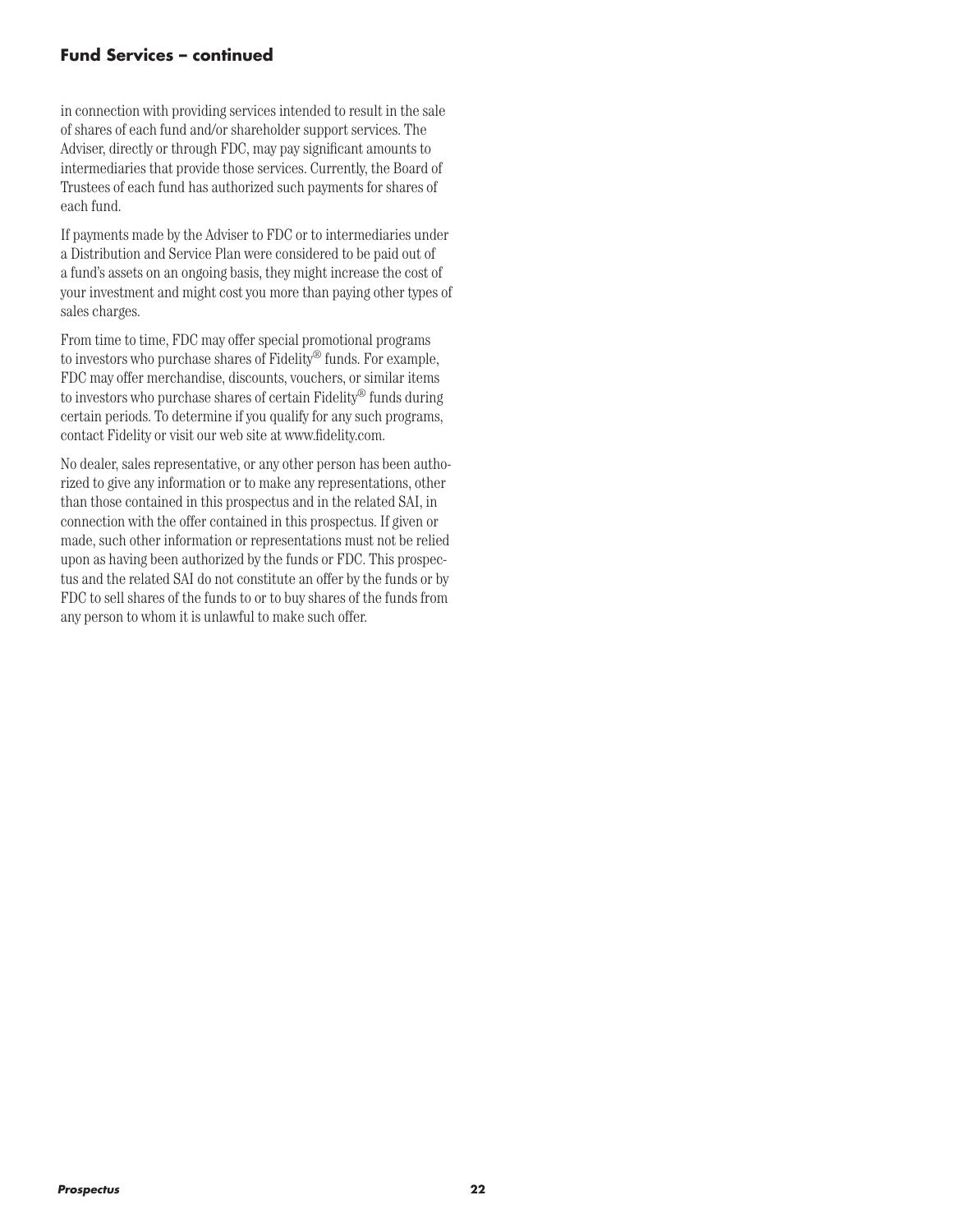# **Appendix**

# **Financial Highlights**

Financial Highlights are intended to help you understand the financial history of fund shares for the past 5 years (or, if shorter, the period of operations). Certain information reflects financial results for a single share. The total returns in the table represent the rate that an investor would have earned (or lost) on an

investment in shares (assuming reinvestment of all dividends and distributions). The annual information has been audited by PricewaterhouseCoopers LLP, independent registered public accounting firm, whose report, along with fund financial statements, is included in the annual report. Annual reports are available for free upon request.

| Fidelity Extended Market Index Fund |                           |                           |                           |                           |                          |  |
|-------------------------------------|---------------------------|---------------------------|---------------------------|---------------------------|--------------------------|--|
| Years ended February 28,            | 2021                      | 2020 <sup>A</sup>         | 2019                      |                           | 2017                     |  |
| Selected Per-Share Data             |                           |                           |                           |                           |                          |  |
|                                     | 59.56                     | 62.22                     | 61.68                     | 58.09                     | 45.99                    |  |
|                                     | .75<br>31.78              | .86<br>(.72)              | .88<br>2.89               | .83<br>6.24               | .81<br>13.98             |  |
|                                     | 32.53                     | .14                       | 3.77                      | 7.07                      | 14.79                    |  |
|                                     | (.78)<br>(1.01)<br>(1.79) | (.92)<br>(1.88)<br>(2.80) | (.90)<br>(2.33)<br>(3.23) | (.81)<br>(2.67)<br>(3.48) | (76)<br>(1.93)<br>(2.69) |  |
|                                     |                           |                           |                           |                           |                          |  |
|                                     | 90.30                     | 59.56                     | 62.22                     | 61.68                     | 58.09                    |  |
| Total Return <sup>D</sup> .         | 56.23%                    | $-9/6$                    | 6.77%                     | 12.35%                    | 32.58%                   |  |
|                                     |                           |                           |                           |                           |                          |  |
|                                     | .04%                      | .05%                      | .05%                      | .05%                      | .05%                     |  |
|                                     | .04%                      | .05%                      | .05%                      | .05%                      | .05%                     |  |
|                                     | .04%                      | .05%                      | .05%                      | .05%                      | .05%                     |  |
|                                     | 1.12%                     | 1.38%                     | 1.47%                     | 1.37%                     | 1.52%                    |  |
|                                     |                           |                           |                           |                           |                          |  |
|                                     | \$35,601,726<br>26%       | \$23,183,527<br>15%       | \$23,012,061<br>13%       | \$2,985,201<br>11%        | \$2,219,377<br>12%       |  |

A For the year ended February 29.

B Calculated based on average shares outstanding during the period.

<sup>C</sup> Amount represents less than \$.005 per share.

 $D$  Total returns would have been lower if certain expenses had not been reduced during the applicable periods shown.

- E Amount represents less than .005%.
- $F$  Fees and expenses of any underlying mutual funds or exchange-traded funds (ETFs) are not included in the Fund's expense ratio. The Fund indirectly bears its proportionate share of these expenses. For additional expense information related to investments in Fidelity Central Funds, please refer to the "Investments in Fidelity Central Funds" note found in the Notes to Financial Statements section of the most recent Annual or Semi-Annual report.
- $6$  Expense ratios reflect operating expenses of the class. Expenses before reductions do not reflect amounts reimbursed, waived, or reduced through arrangements with the investment advisor, brokerage services, or other offset arrangements, if applicable, and do not represent the amount paid by the class during periods when reimbursements, waivers or reductions occur.
- H Amount does not include the portfolio activity of any underlying mutual funds or exchange-traded funds (ETFs).

<sup>1</sup> Portfolio turnover rate excludes securities received or delivered in-kind.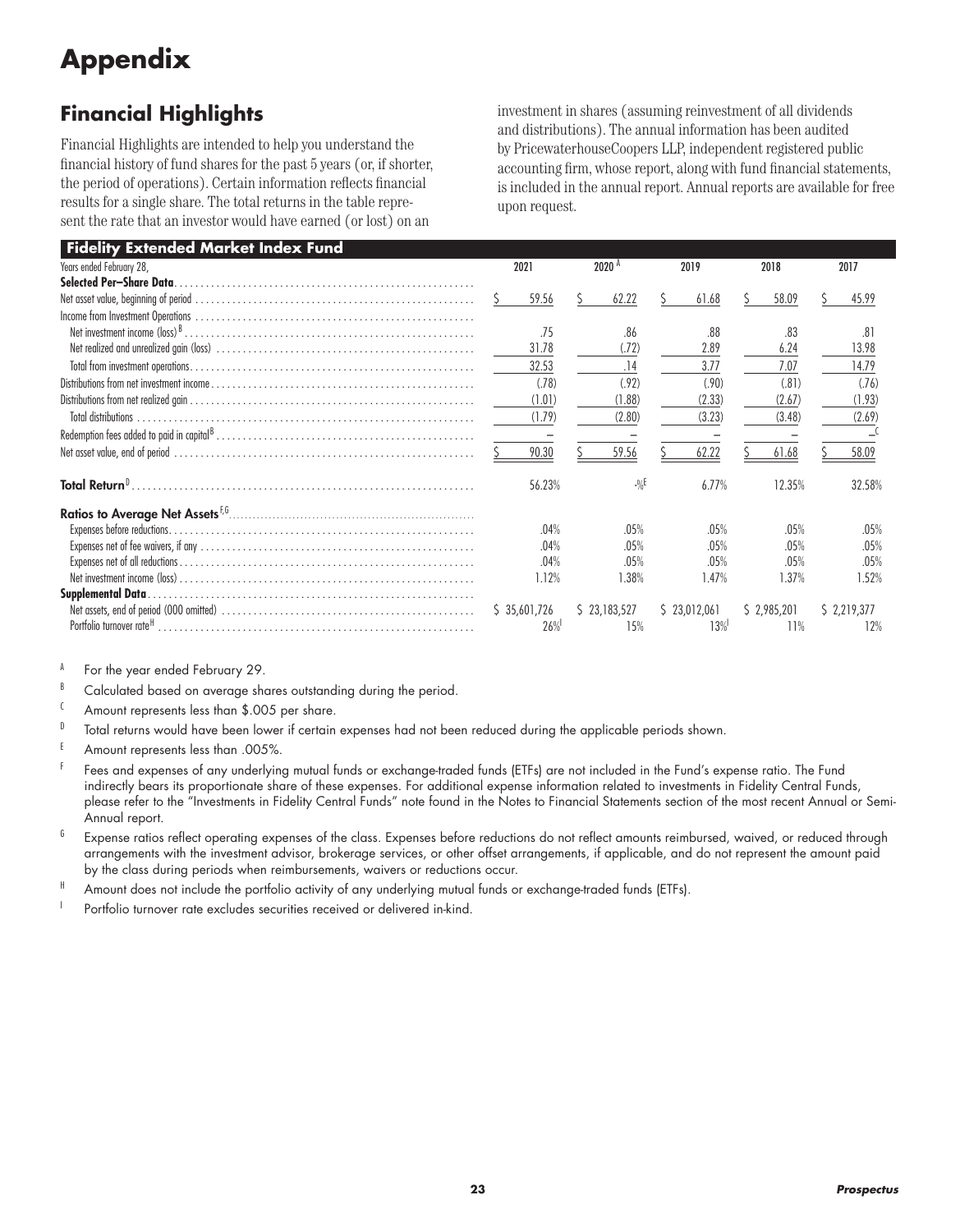#### **Appendix – continued**

| <b>Fidelity International Index Fund</b> |                   |                   |              |      |              |             |                   |  |             |
|------------------------------------------|-------------------|-------------------|--------------|------|--------------|-------------|-------------------|--|-------------|
| Years ended February 28,                 | 2021              | 2020 <sup>A</sup> |              | 2019 | 2018         |             | 2017              |  |             |
| Selected Per-Share Data.                 |                   |                   |              |      |              |             |                   |  |             |
|                                          | 38.65             |                   | 39.67        |      | 43.09        |             | 36.88             |  | 32.82       |
|                                          |                   |                   |              |      |              |             |                   |  |             |
|                                          | .97               |                   | 1.28         |      | 1.23         |             | 1.13              |  | 1.11        |
|                                          | 7.30              |                   | (.93)        |      | (3.64)       |             | 6.16              |  | 4.04        |
|                                          | 8.27              |                   | .35          |      | (2.41)       |             | 7.29              |  | 5.15        |
|                                          | (.84)             |                   | (1.37)       |      | (1.01)       |             | (1.02)            |  | (1.06)      |
|                                          | $\qquad \qquad -$ |                   |              |      |              |             | (.06)             |  | (.03)       |
| <b>Total distributions</b>               | (.84)             |                   | (1.37)       |      | (1.01)       |             | (1.08)            |  | (1.09)      |
|                                          |                   |                   |              |      |              |             |                   |  |             |
|                                          | 46.08             |                   | 38.65        |      | 39.67        |             | 43.09             |  | 36.88       |
|                                          | 21.47%            |                   | .58%         |      | $(5.43)\%$   |             | 19.82%            |  | 15.85%      |
|                                          |                   |                   |              |      |              |             |                   |  |             |
|                                          | .04%              |                   | .04%         |      | .05%         |             | .05%              |  | .06%        |
|                                          | .04%              |                   | .04%         |      | .05%         |             | .05%              |  | .05%        |
|                                          | .04%              |                   | .04%         |      | .05%         |             | .05%              |  | .05%        |
|                                          | 2.40%             |                   | 3.12%        |      | 3.12%        |             | 2.72%             |  | 3.11%       |
|                                          |                   |                   |              |      |              |             |                   |  |             |
|                                          | \$32,386,075      |                   | \$28,282,191 |      | \$25,169,575 | \$6,814,539 |                   |  | \$4,761,598 |
|                                          | 7%                |                   | 2%           |      | $3%$ H       |             | $2%$ <sup>H</sup> |  | 2%          |

A For the year ended February 29.

B Calculated based on average shares outstanding during the period.

<sup>C</sup> Amount represents less than \$.005 per share.

D Total returns would have been lower if certain expenses had not been reduced during the applicable periods shown.

E Fees and expenses of any underlying mutual funds or exchange-traded funds (ETFs) are not included in the Fund's expense ratio. The Fund indirectly bears its proportionate share of these expenses. For additional expense information related to investments in Fidelity Central Funds, please refer to the "Investments in Fidelity Central Funds" note found in the Notes to Financial Statements section of the most recent Annual or Semi-Annual report.

F Expense ratios reflect operating expenses of the class. Expenses before reductions do not reflect amounts reimbursed, waived, or reduced through arrangements with the investment advisor, brokerage services, or other offset arrangements, if applicable, and do not represent the amount paid by the class during periods when reimbursements, waivers or reductions occur.

 $6$  Amount does not include the portfolio activity of any underlying mutual funds or exchange-traded funds (ETFs).

<sup>H</sup> Portfolio turnover rate excludes securities received or delivered in-kind.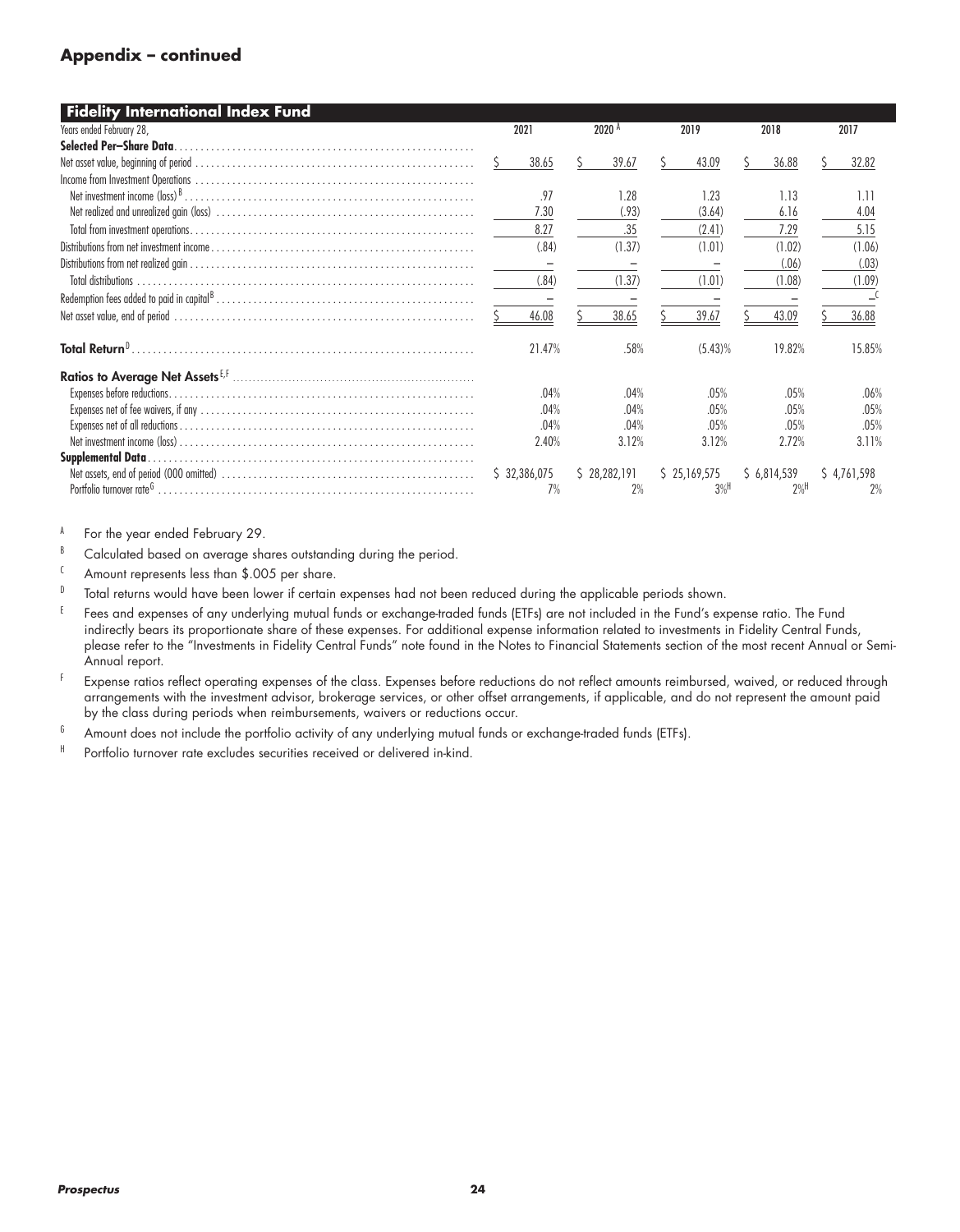| <b>Fidelity Total Market Index Fund</b> |              |                   |              |             |              |
|-----------------------------------------|--------------|-------------------|--------------|-------------|--------------|
| Years ended February 28,                | 2021         | 2020 <sup>A</sup> | 2019         | 2018        | 2017         |
| Selected Per-Share Data.                |              |                   |              |             |              |
|                                         | 83.06        | 79.36             | 77.42        | 68.19       | 55.31        |
|                                         |              |                   |              |             |              |
|                                         | 1.50         | 1.57              | 1.45         | 1.36        | 1.28         |
|                                         | 27.80        | 3.88              | 2.28         | 9.65        | 13.17        |
|                                         | 29.30        | 5.45              | 3.73         | 11.01       | 14.45        |
|                                         | (1.56)       | (1.63)            | (1.46)       | (1.27)      | (1.17)       |
|                                         |              | (.13)             | (.34)        | (.51)       | (.39)        |
|                                         | (1.56)       | $(1.75)^{C}$      | $(1.79)^{0}$ | (1.78)      | $(1.57)^{0}$ |
|                                         |              |                   |              |             |              |
|                                         | 110.80       | 83.06             | 79.36        | 77.42       | 68.19        |
| Total Return <sup>t</sup>               | 35.50%       | 6.77%             | 5.02%        | 16.25%      | 26.32%       |
|                                         |              |                   |              |             |              |
|                                         | .02%         | .02%              | .02%         | .02%        | .02%         |
|                                         | .02%         | .02%              | .02%         | .02%        | .02%         |
|                                         | .02%         | .02%              | .02%         | .02%        | .02%         |
|                                         | 1.60%        | 1.84%             | 1.90%        | 1.86%       | 2.02%        |
| <b>Supplemental Data.</b>               |              |                   |              |             |              |
|                                         | \$59,884,164 | \$45,985,996      | \$43,922,333 | \$6,114,864 | \$4,684,669  |
|                                         | 6%           | 11%               | 8%           | 2%          | 4%           |

A For the year ended February 29.

B Calculated based on average shares outstanding during the period.

<sup>C</sup> Total distributions per share do not sum due to rounding.

D Amount represents less than \$.005 per share.

E Total returns would have been lower if certain expenses had not been reduced during the applicable periods shown.

F Fees and expenses of any underlying mutual funds or exchange-traded funds (ETFs) are not included in the Fund's expense ratio. The Fund indirectly bears its proportionate share of these expenses. For additional expense information related to investments in Fidelity Central Funds, please refer to the "Investments in Fidelity Central Funds" note found in the Notes to Financial Statements section of the most recent Annual or Semi-Annual report.

 $6$  Expense ratios reflect operating expenses of the class. Expenses before reductions do not reflect amounts reimbursed, waived, or reduced through arrangements with the investment adviser, brokerage services, or other offset arrangements, if applicable, and do not represent the amount paid by the class during periods when reimbursements, waivers or reductions occur.

 $^{\text{H}}$  Amount does not include the portfolio activity of any underlying mutual funds or exchange-traded funds (ETFs).

Portfolio turnover rate excludes securities received or delivered in-kind.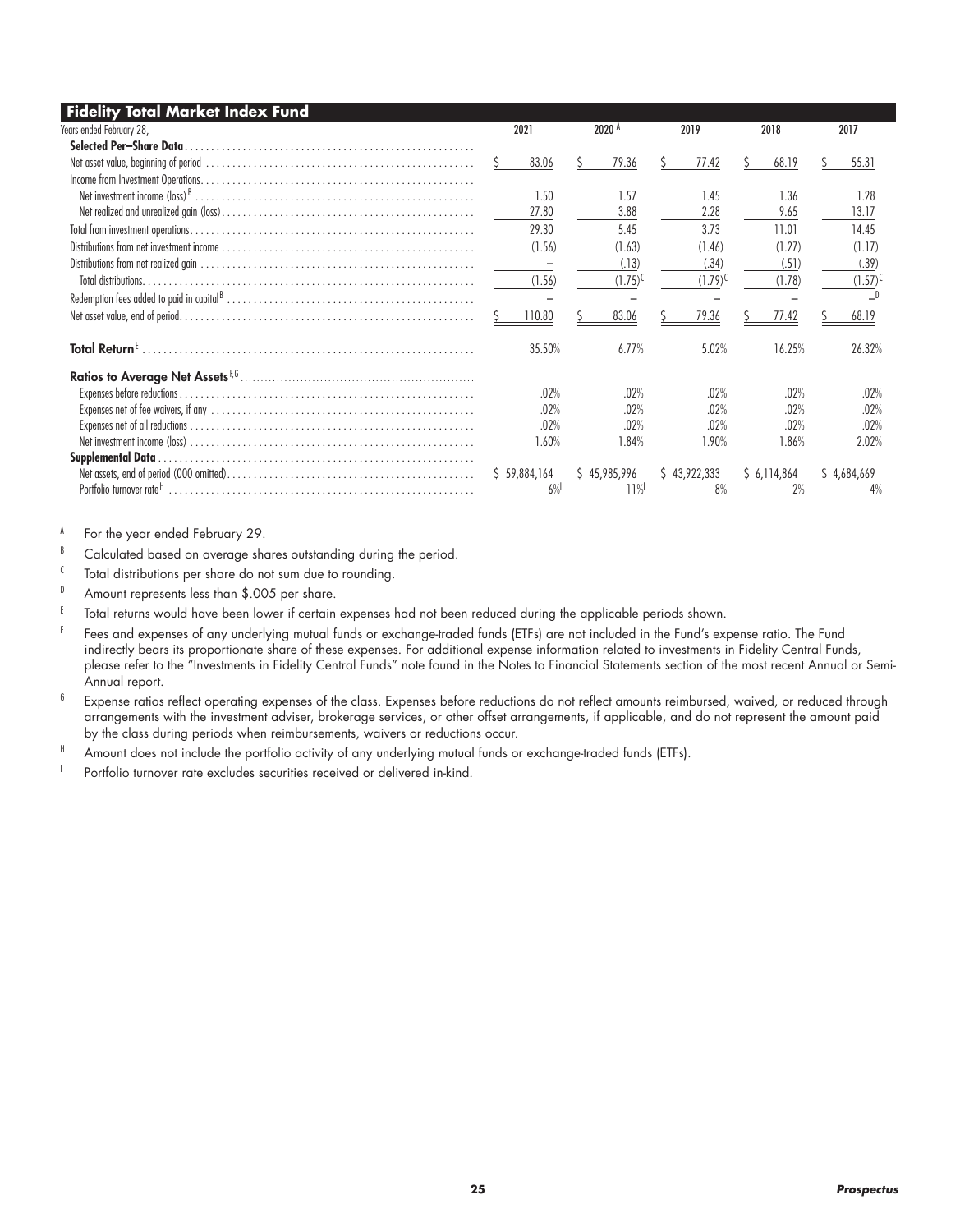# **Additional Index Information**

Dow Jones U.S. Completion Total Stock Market Index<sup>SM</sup> is a float-adjusted market capitalization-weighted index of all equity securities of U.S. headquartered companies with readily available price data, except those included in the S&P 500® Index.

Dow Jones U.S. Total Stock Market Index<sup>SM</sup> is a float-adjusted market capitalization-weighted index of all equity securities of U.S. headquartered companies with readily available price data.

**MSCI EAFE Index** is a market capitalization-weighted index that is designed to measure the investable equity market performance for global investors of developed markets, excluding the U.S. & Canada. Index returns are adjusted for tax withholding rates applicable to U.S. based mutual funds organized as Massachusetts business trusts.

Each of the "DOW JONES U.S. COMPLETION TOTAL STOCK MARKET INDEX AND DOW JONES U.S. TOTAL STOCK MARKET INDEX" (the "Index") is a product of S&P Dow Jones Indices LLC ("SPDJI"), and has been licensed for use by the Adviser. Standard & Poor's® and S&P® are registered trademarks of Standard & Poor's Financial Services LLC ("S&P"); Dow Jones® is a registered trademark of Dow Jones Trademark Holdings LLC ("Dow Jones"); "Standard & Poor's," "S&P," and "Dow Jones" are trademarks of the "SPDJI"; and these trademarks have been licensed for use by SPDJI and sublicensed for certain purposes by the Adviser. The fund is not sponsored, endorsed, sold or promoted by SPDJI, Dow Jones, S&P, any of their respective affiliates (collectively, "S&P Dow Jones Indices"). S&P Dow Jones Indices makes no representation or warranty, express or implied, to the owners of the fund or any member of the public regarding the advisability of investing in securities generally or in the fund particularly or the ability of the Index to track general market performance. S&P Dow Jones Indices' only relationship to the Adviser with respect to the Index is the licensing of the Index and certain trademarks, service marks and/or trade names of S&P Dow Jones Indices and/or its licensors. The Index is determined, composed and calculated by S&P Dow Jones Indices without regard to the Adviser or the fund. S&P Dow Jones Indices have no obligation to take the needs of the Adviser or the owners of the fund into consideration in determining, composing or calculating the Index. S&P Dow Jones Indices are not responsible for and have not participated in the determination of the prices, and amount of the fund or the timing of the issuance or sale of the fund or in the determination or calculation of the equation by which the fund is to be converted into cash, surrendered or redeemed, as the case may be. S&P Dow Jones Indices have no obligation or liability in connection with the administration, marketing or trading of the fund. There is no assurance that investment products based on the Index will accurately track index performance or provide positive investment returns. S&P Dow Jones Indices LLC is not an investment advisor. Inclusion of a security within an index is not a recommendation by S&P Dow Jones Indices to buy, sell, or hold such security, nor is it considered to be investment advice.

S&P DOW JONES INDICES DOES NOT GUARANTEE THE ADEQUACY, ACCURACY, TIMELINESS AND/OR THE

COMPLETENESS OF THE INDEX OR ANY DATA RELATED THERETO OR ANY COMMUNICATION, INCLUDING BUT NOT LIMITED TO, ORAL OR WRITTEN COMMUNICATION (INCLUDING ELECTRONIC COMMUNICATIONS) WITH RESPECT THERETO. S&P DOW JONES INDICES SHALL NOT BE SUBJECT TO ANY DAMAGES OR LIABILITY FOR ANY ERRORS, OMISSIONS, OR DELAYS THEREIN. S&P DOW JONES INDICES MAKE NO EXPRESS OR IMPLIED WARRANTIES, AND EXPRESSLY DISCLAIMS ALL WARRANTIES, OF MERCHANTABILITY OR FITNESS FOR A PARTICULAR PURPOSE OR USE OR AS TO RESULTS TO BE OBTAINED BY THE ADVISER, OWNERS OF THE FUND, OR ANY OTHER PERSON OR ENTITY FROM THE USE OF THE INDEX OR WITH RESPECT TO ANY DATA RELATED THERETO. WITHOUT LIMITING ANY OF THE FOREGOING, IN NO EVENT WHATSOEVER SHALL S&P DOW JONES INDICES BE LIABLE FOR ANY INDIRECT, SPECIAL, INCIDENTAL, PUNITIVE, OR CONSEQUENTIAL DAMAGES INCLUDING BUT NOT LIMITED TO, LOSS OF PROFITS, TRADING LOSSES, LOST TIME OR GOODWILL, EVEN IF THEY HAVE BEEN ADVISED OF THE POSSIBILITY OF SUCH DAMAGES, WHETHER IN CONTRACT, TORT, STRICT LIABILITY, OR OTHERWISE. THERE ARE NO THIRD PARTY BENEFICIARIES OF ANY AGREEMENTS OR ARRANGEMENTS BETWEEN S&P DOW JONES INDICES AND THE ADVISER, OTHER THAN THE LICENSORS OF S&P DOW JONES INDICES.

Fidelity® International Index Fund is not sponsored, endorsed, sold or promoted by Morgan Stanley & Co. Incorporated (Morgan Stanley). Morgan Stanley makes no representation or warranty, express or implied, to the owners of the fund or any member of the public regarding the advisability of investing in securities generally or in the fund particularly or the ability of the MSCI EAFE Index to track general stock market performance. Morgan Stanley is the licensor of certain trademarks, service marks and trade names of Morgan Stanley and of the MSCI EAFE Index. Morgan Stanley has no obligation to take the needs of the issuer of the fund or the owners of the fund into consideration in determining, composing or calculating the MSCI EAFE Index. Morgan Stanley is not responsible for and has not participated in the determination of the timing of, prices at, or quantities of the fund to be issued or in the determination or calculation of the equation by which the fund is redeemable for cash. Morgan Stanley has no obligation or liability to owners of the fund in connection with the administration, marketing or trading of the fund.

ALTHOUGH MORGAN STANLEY SHALL OBTAIN INFORMATION FOR INCLUSION IN OR FOR USE IN THE CALCULATION OF THE INDEX FROM SOURCES WHICH MORGAN STANLEY CONSIDERS RELIABLE, MORGAN STANLEY DOES NOT GUARANTEE THE ACCURACY AND/OR THE COMPLETENESS OF THE INDEX OR ANY DATA INCLUDED THEREIN. MORGAN STANLEY MAKES NO WARRANTY, EXPRESS OR IMPLIED, AS TO RESULTS TO BE OBTAINED BY LICENSEE, LICENSEE'S CUSTOMERS AND COUNTERPARTIES, OWNERS OF THE PRODUCT, OR ANY OTHER PERSON OR ENTITY FROM THE USE OF THE INDEX OR ANY DATA INCLUDED THEREIN IN CONNECTION WITH THE RIGHTS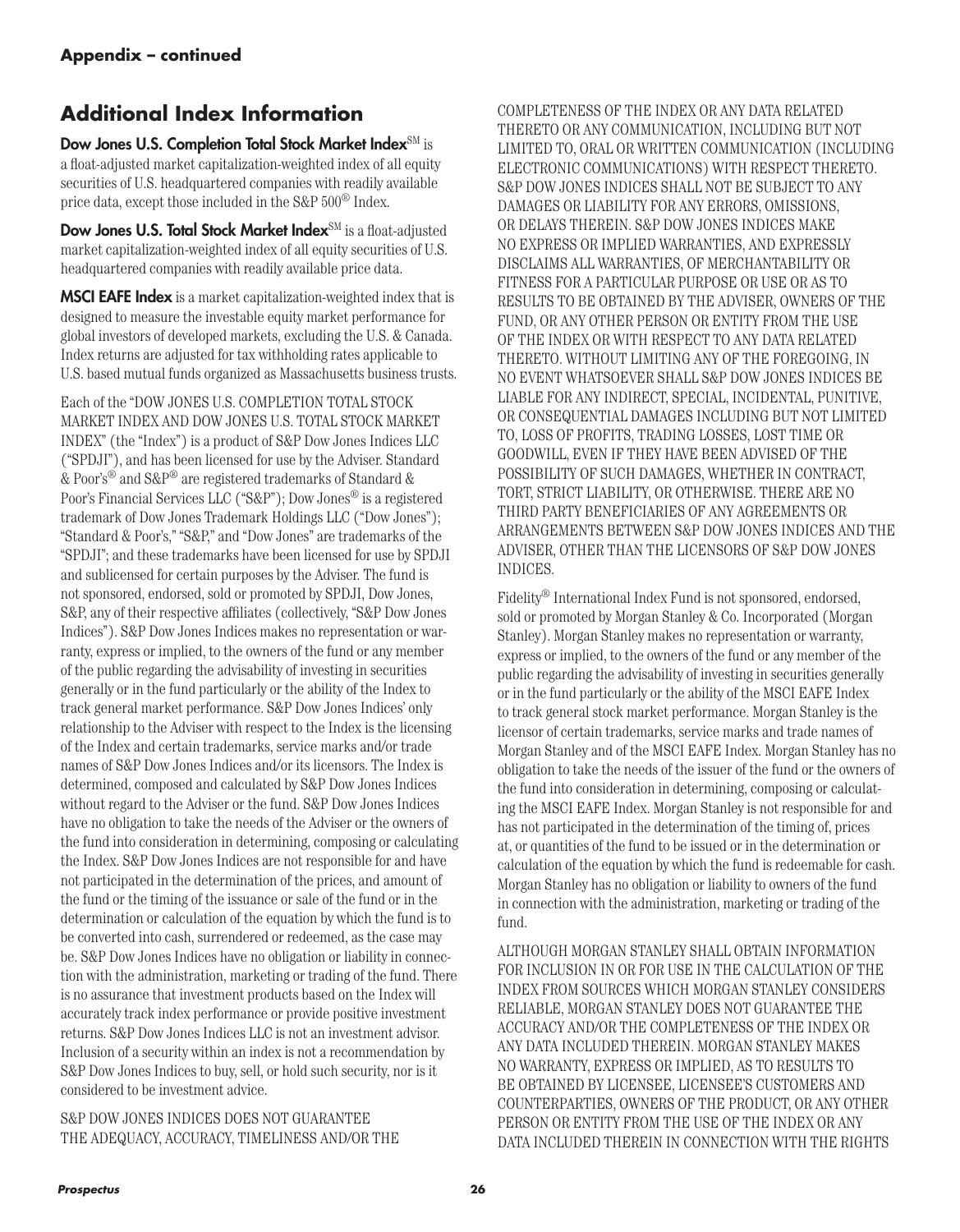LICENSED HEREUNDER OR FOR ANY OTHER USE. MORGAN STANLEY MAKES NO EXPRESS OR IMPLIED WARRANTIES, AND HEREBY EXPRESSLY DISCLAIMS ALL WARRANTIES OF MERCHANTABILITY OR FITNESS FOR A PARTICULAR PURPOSE WITH RESPECT TO THE INDEX OR ANY DATA INCLUDED THEREIN. WITHOUT LIMITING ANY OF THE FOREGOING, IN NO EVENT SHALL MORGAN STANLEY HAVE ANY LIABILITY FOR ANY DIRECT, INDIRECT, SPECIAL, PUNITIVE, CONSEQUENTIAL OR ANY OTHER DAMAGES (INCLUDING LOST PROFITS) EVEN IF NOTIFIED OF THE POSSIBILITY OF SUCH DAMAGES.

Inclusion of a stock in an index does not imply that it is a good investment.